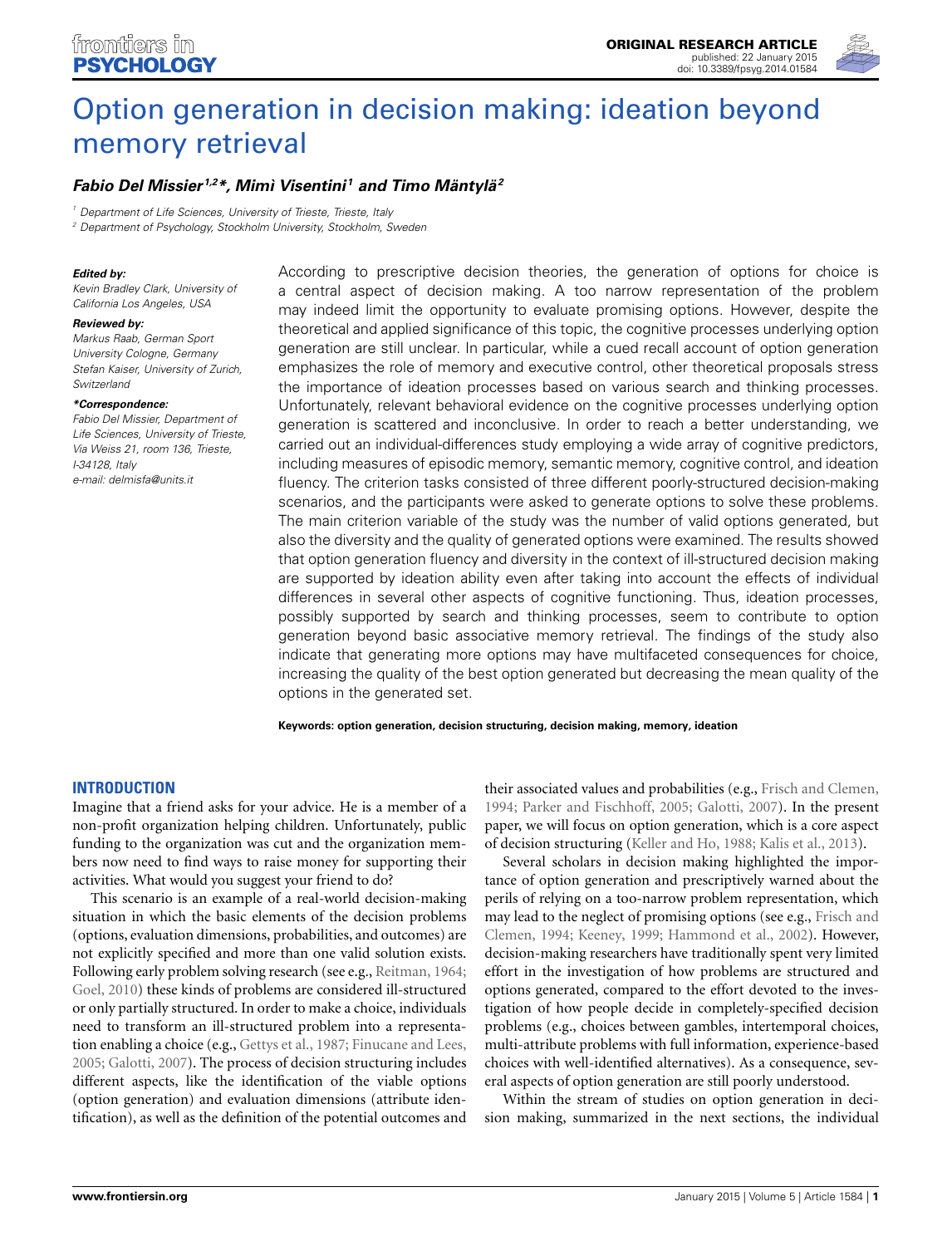differences study reported in this paper had two main aims:

- (1) Contribute to the identification of the cognitive processes underlying option generation, disentangling the role of ideation processes from the role of relatively more basic cognitive processes (like associative memory retrieval and cognitive control);
- (2) Contribute to the clarification of the relationships between option generation fluency, quality of option generation, and choice quality.

In the next section, we will review the research on option generation relevant to each of these two goals, in order to provide the empirical and theoretical background of our work and the rationale for the hypotheses tested in our individual-differences study. Then, we will describe our study and its results. Finally, we will discuss the theoretical and applied implications of the findings, the limitations of the research, and delineate promising avenues for future investigation.

## **COGNITIVE PROCESSES UNDERLYING THE OPTION GENERATION PROCESS**

The first goal of our study was to contribute to the identification of the cognitive processes underlying option generation through an individual-differences analysis. The limited number of studies carried out on option generation observed huge individual diffe[rences in the number of generated options \(e.g.,](#page-14-8) Manning et al., [1980;](#page-14-8) [Engelmann and Gettys](#page-13-3), [1985](#page-13-3); [Gettys et al., 1987](#page-14-2)). Some of these studies tried to identify the predictors of these individual differences in fluency in order to shed light on the processes underlying generation. They considered mainly expertise in the specific domains of investigation (e.g., car troubleshooting, geographical knowledge), general intelligence, memory, executive control, and ideation fluency or other measures of creative cognition. The findings suggest that expertise does not play a significant role, at least in the majority of investigations (e.g., [Mehle](#page-14-9), [1982;](#page-14-9) [Klein et al., 1995](#page-14-10), but see [Engelmann and Gettys](#page-13-3)[,](#page-14-11) [1985](#page-13-3)[;](#page-14-11) Ward et al., [2011\)](#page-14-11), intelligence, retrieval from long-term memory, and executive control seem to play some role [\(Manning et al., 1980;](#page-14-8) [Channon and Crawford](#page-13-4), [1999;](#page-13-4) [Kaiser et al.](#page-14-12), [2013\)](#page-14-12), while ideation fluency (i.e., the ability to produce various ideas in response to some preset requirements), as measured by the alternative uses test, seems to be an important predictor of performance, at least in rather [complex problems](#page-13-3) [\(Manning et al., 1980;](#page-14-8) Engelmann and Gettys, [1985\)](#page-13-3)<sup>[1](#page-1-0)</sup>.

However, there are reasons to believe that these conclusions on the processes underlying option generation are not particularly convincing, thus motivating further studies on this issue. First, previous studies have adopted rather simple correlational and single-stage regression methods that did not allow a particularly strict control over the potential relations between predictors. Second, the rather small number and type of predictors considered in previous investigations may have neglected some important factors. Finally, the findings are not fully consistent across studies, with some investigations stressing retrieval from longterm memory and others highlighting the role of ideation fluency (e.g., [Kaiser et al., 2013](#page-14-12) vs. [Engelmann and Gettys](#page-13-3), [1985\)](#page-13-3).

In relation to the last consideration, various theoretical explanations of option generation have been proposed, with a varying degree of specification. A first class of explanations conceives generation essentially as a cued recall process, supported by executive control or working memory (memory-based explanations). According to this view, option generation is based on the associative retrieval of options from long-term memory, triggered by elements of the problem [\(Adelman et al.](#page-13-5), [1995](#page-13-5)) and probably bounded by constraints related to the quality of the solution or to ev[aluative dimensions and usage contexts \(](#page-14-13)Ratneshwar and Shocker, [1991](#page-14-13); [Johnson and Raab](#page-14-14), [2003](#page-14-14); [Kaiser et al., 2013\)](#page-14-12). Examples are the HyGene [\(Thomas et al., 2008](#page-14-15)) and the constrained retrieval models [\(Gettys and Fisher, 1979\)](#page-13-6), with the former relying on a formal memory model [\(Dougherty et al.](#page-13-7), [1999](#page-13-7)) and the latter placing more emphasis on executive control processes orienting memory search. These two models focused more on hypothesis generation than on option generation, and they have been applied in rather constrained environments, where the space of potential options is usually more defined. Another memory-based account is the *Search for Ideas in Associative Memory* model (SIAM), proposed to explain individual idea generation in group settings [\(Nijstad et al.](#page-14-16), [2002](#page-14-16); [Nijstad and Stroebe](#page-14-17), [2006](#page-14-17)). This model is based on memory associative retrieval within a localized set of information (image), leading to trains of semantically associated ideas. When retrieval fails, cognitively controlled operations are needed to find cues to access a different set of information (a different image) leading to different trains of thoughts<sup>2</sup>. The first hypothesis tested in our study stems from memory-based explanations of option generation: Individual differences in option generation fluency should be explained mainly by cognitive processes involved in associative cued recall and executive control, with ideation processes playing a marginal role or almost completely depending on more basic processes and thus not contributing further in terms of predictive capacity (*Hypothesis H1a: Memory as Predictor*).

<span id="page-1-0"></span>A different class of explanations (henceforth, ideation-based models) conceives generation as a process not only rooted in basic associative retrieval and executive control but also requiring a significant ideation component [\(Keller and Ho, 1988](#page-14-4); [Goel](#page-14-1), [2010\)](#page-14-1), possibly supported by more complex search and thought processes. The findings of some studies suggest that these additional

<sup>&</sup>lt;sup>1</sup>While the goal of idea generation tasks is to produce ideas not necessarily linked to potential courses of actions, option generation requires to produce (even abstract) courses of actions in response to a given decision problem, usually presented as a more constrained situation (for a detailed discussion see [Kalis et al.](#page-14-5), [2013\)](#page-14-5). Moreover, while idea generation task in creativity research generally focus on originality as one criterion for performance evaluation, this is not the case in option generation, where performance quality is generally evaluated in reference to utility of the generated courses of actions or to their effectiveness as solutions for the decision problem. However, both idea generation and option generation performance may depend, possibly to a different extent, on memory retrieval and idea generation processes.

<sup>&</sup>lt;sup>2</sup>However, this model includes also some ideation components because it states that generating ideas from the retrieved information may require knowledge combination, new associations, or knowledge transfer.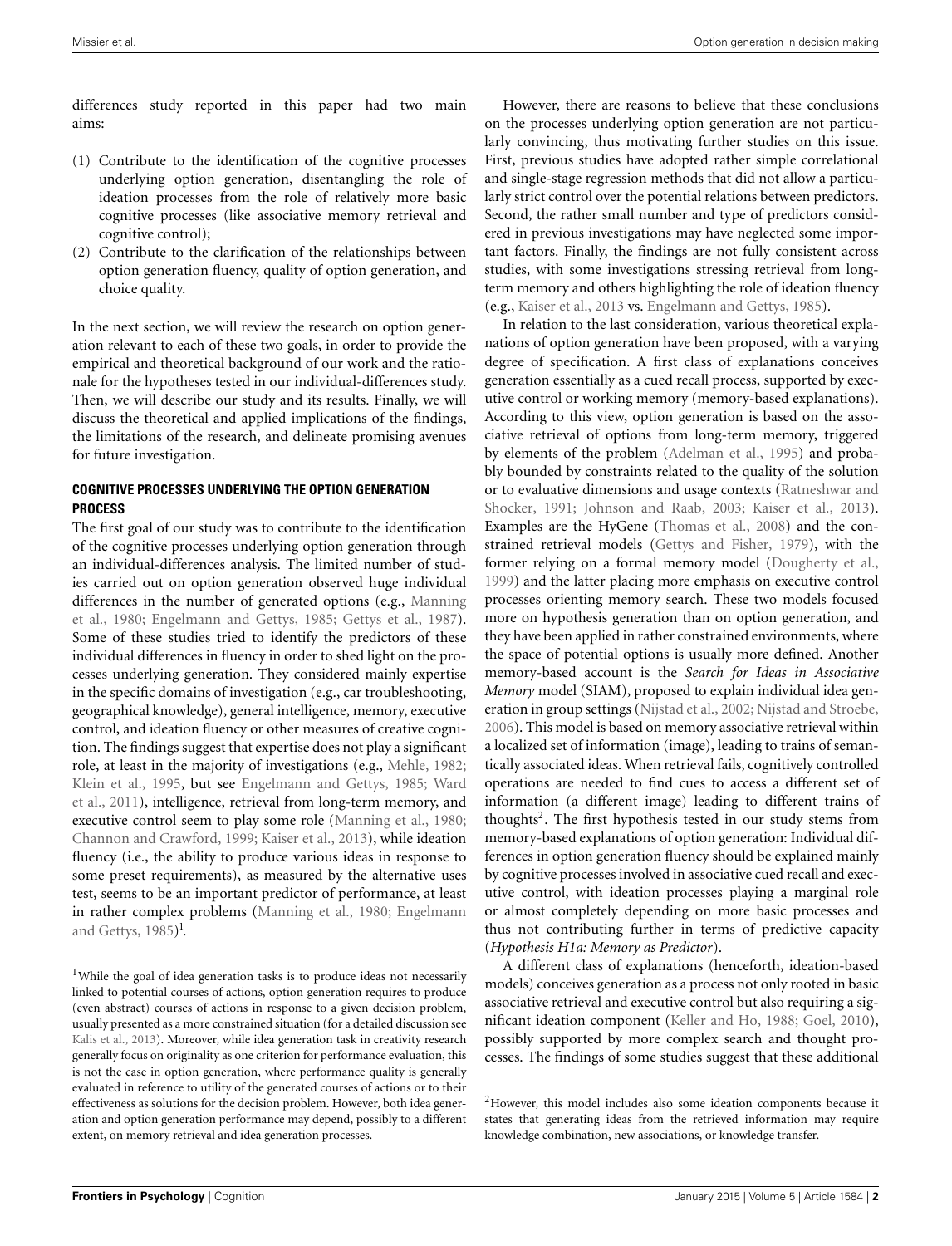processes are needed to reach a good account of option generation fluency in less structured and more complex scenarios (e.g., [Manning et al.](#page-14-8), [1980](#page-14-8); [Engelmann and Gettys, 1985](#page-13-3)). The ideationbased explanations differ in the mechanisms and strategies supposed to underlie idea generation, which range from the concept of leverage points as seeds for generation (rough ideas or opportuni[ties leading to insightful outcomes and solutions\)\(](#page-14-18)Klein and Wolf, [1998\)](#page-14-18), to the construct of lateral transformations (qualitative changes in ideation) as opposed to vertical transformations (more precise specification of a given idea) [\(Goel](#page-14-1), [2010](#page-14-1)), and to a variety of strategies that can be used to generate ideas. These strategies include strategic modulation of activation in associative memory by focusing on different structural aspect of the problem (e.g., [Keller and Ho, 1988](#page-14-4); [Keeney, 1994](#page-14-19), [1999](#page-14-6)), ways for avoiding blocking ideas (e.g., [Smith, 2003;](#page-14-20) [Storm and Patel, 2014\)](#page-14-21), analogical [reasoning and context or perspective change \(e.g.,](#page-14-4) Keller and Ho, [1988](#page-14-4); [Ward et al., 1999](#page-15-0)). The analysis of these views leads to an alternative hypothesis tested in our study: at least in more complex and less constrained problems, individual differences in idea generation should be a significant predictor of individual differences in option generation fluency, over and beyond the influence of individual differences in more basic measures of cognitive ability (*Hypothesis H1b: Ideation as Predictor*).

Moreover, if option generation, unlike other decision-making tasks, depends on ideation ability rather than on other cognitive abilities (like cognitive control, memory, and fluid intelligence), then we should observe a behavioral dissociation between option generation performance and performance in other decisionmaking tasks relying on the other cognitive abilities but not requiring an ideative contribution (see also [Kaiser et al.](#page-14-12), [2013](#page-14-12)). Thus, in order to allow a further test of the ideation hypothesis, we included the *Applying Decision Rules* subtest of the A-DMC battery (henceforth, ADR; [Bruine de Bruin et al., 2007](#page-13-8)) in our study. Performance in this cognitively intensive decision-making task is related to i[ndividual differences in fluid intelligence \(](#page-13-9)Bruine de Bruin et al., [2012](#page-13-9)), working memory [\(Del Missier et al.](#page-13-10), [2013](#page-13-10)), and executive control [\(Del Missier et al., 2012\)](#page-13-11), but ADR does not require any kind of ideation. Thus, if the ideation hypothesis holds true, option generation fluency and ADR performance should show a behavioral double dissociation, meaning that ideation fluency will be positively related to option generation fluency but not to ADR performance, while the other cognitive measures will be positively related to ADR performance but not to option generation fluency (*Hypothesis H2: Behavioral Double Dissociation*).

#### **FROM OPTION GENERATION FLUENCY TO GENERATION AND CHOICE QUALITY**

The second goal of our study was to contribute to the clarification of the relationships among option generation fluency, quality of option generation, and choice quality. The analysis of existing studies on option generation quality highlights an apparent disagreement apparent between scholars postulating that "less is more" (meaning that generating fewer options leads to a higher average [quality of the option set and to better choices,](#page-14-14) Johnson and Raab, [2003\)](#page-14-14) and others stating that "quantity breeds quality" (meaning that the more options generated, the better the quality of generated ideas will be—for reviews see e.g., [Rietzschel et al.,](#page-14-22) [2007](#page-14-22); [Nijstad](#page-14-23), [2009\)](#page-14-23) or at least pointing out clear limitations in typical option generation performance [\(Mehle, 1982](#page-14-9); [Gettys et al.,](#page-14-2) [1987](#page-14-2); [Klein et al.](#page-14-10), [1995](#page-14-10)).

A number of studies carried out in diverse scenarios show that, despite the relatively small number of options generated by the "average participant," at least some good options are usually reported (e.g., [Gettys et al.](#page-14-2)[,](#page-14-14) [1987](#page-14-2)[;](#page-14-14) [Klein et al.](#page-14-10)[,](#page-14-14) [1995](#page-14-10)[\).](#page-14-14) Johnson and Raab [\(2003\)](#page-14-14), analyzing action generation in handball players in a highly time-constrained task, highlighted the less-is-more effect in option generation, observing that the average quality of the option set declines with the increase in the number of generated options. They also showed that option quality tends to decline with the generation order (see also [Klein et al., 1995\)](#page-14-10) and found that generating and considering more options led to a less consistent and poorer choice (but see [Ward et al., 2011,](#page-14-11) for contrasting findings). These results suggest that less can be more for the average quality of the option set, and that fast generation of some good options can be an effective strategy in environments in which it is critical to trade-off time and completeness of generatio[n. This may hold also in other benign environments \(](#page-14-2)Gettys et al., [1987](#page-14-2)), where a reasonably good or satisfying choice suffices and thus extensive search is not needed. Following this line of reasoning and related findings, a negative relation between option generation fluency and the mean quality of generated options was expected in our study (*Hypothesis H3a: Less is More*), together with a positive relationship between the mean quality of generated options and the quality of choice (*Hypothesis H4a: Mean Choice Quality*), because a higher mean quality of generated options structurally allows for a better choice.

On the other hand, several studies showed marked departures from the optimal generation performance, when optimal performance is measured by referring to the options with the highest utilities in different areas of the option space (e.g., [Gettys et al.,](#page-14-2) [1987](#page-14-2)). This happens in various domains, like solving a general parking problem in a campus [\(Gettys et al., 1987\)](#page-14-2), finding an accommodation for an impecunious friend [\(Gettys et al., 1987](#page-14-2)), or identifying potential uses for a geographic area [\(Manning et al.,](#page-14-8) [1980](#page-14-8)). Suboptimal generation has also been observed also in expert mechanics diagnosing automobile malfunctioning [\(Mehle,](#page-14-9) [1982](#page-14-9)) and in experienced chess players [\(Klein et al., 1995\)](#page-14-10). These findings have been replicated even when providing very ample generation time or incentives for the quality or quantity of generated options [\(Gettys et al.](#page-14-2), [1987](#page-14-2)), suggesting a cognitively-driven difficulty in figuring out more options<sup>3</sup>. Thus, a too narrow and fast generation may not be appropriate in decision contexts in which making a very good choice is important, time constraints

<span id="page-2-0"></span><sup>&</sup>lt;sup>3</sup>This conclusion is strengthened by the observation of similar cognitive difficulties in accessing alternative options reported in conceptually-related research on fault trees (e.g., [Fischhoff et al.](#page-13-12), [1978;](#page-13-12) [Russo and Kolzow](#page-14-24), [1994\)](#page-14-24), the predecisional focusing effect [\(Del Missier et al., 2007\)](#page-13-13), and the part-set cuing effect in option generation and problem solving (Peynircioğlu, 1987; [Del Missier and Terpini](#page-13-14), [2009](#page-13-14)). Participants are also usually overconfident about the completeness of the option generation performance: They think they have generated a large fraction of the potential options, even if they have iden[tified only a limited part of the existing possibilities](#page-14-2) [\(Mehle](#page-14-9)[,](#page-14-2) [1982;](#page-14-9) Gettys et al., [1987](#page-14-2)).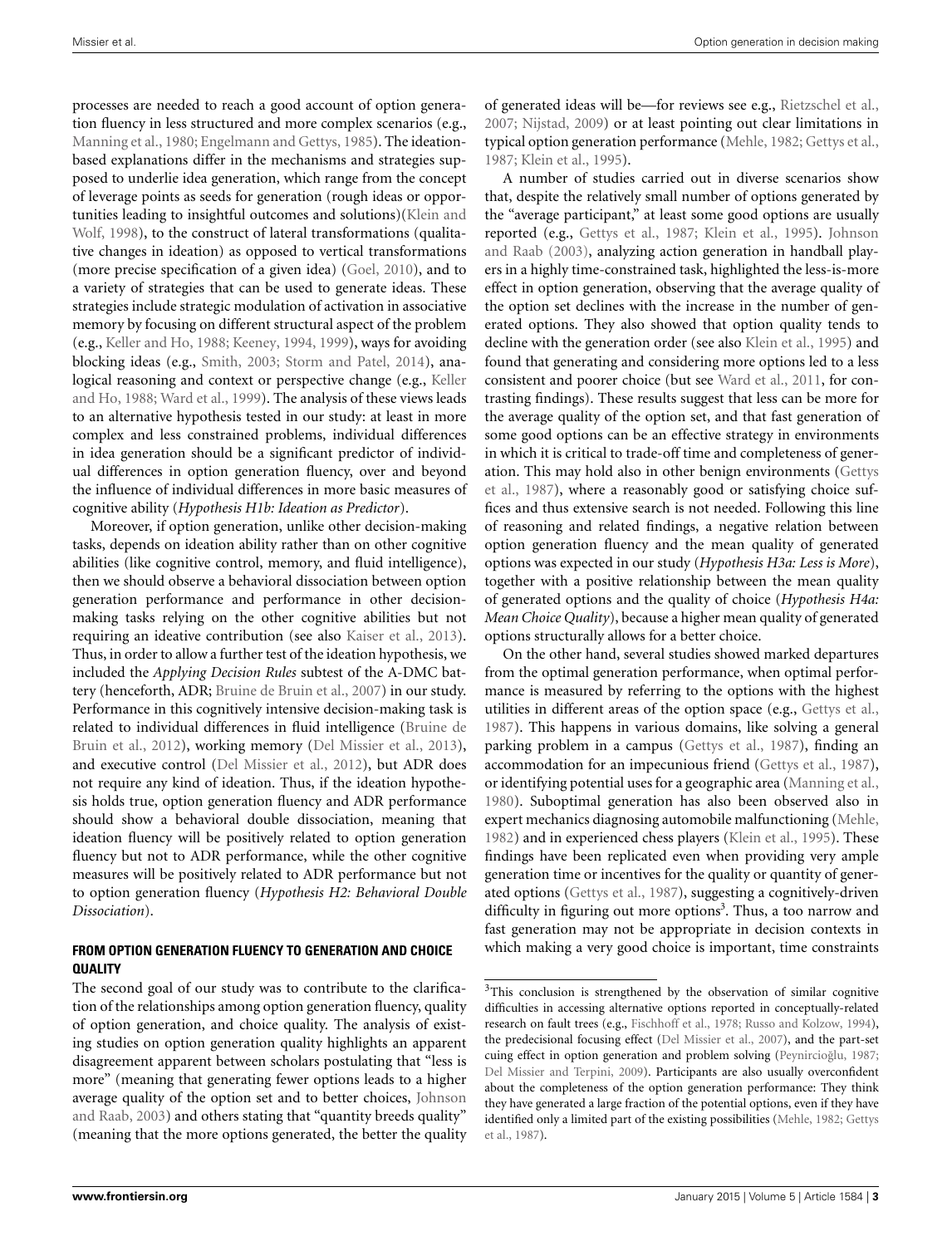are not so strict, and the best options may not be so easily accessible due to lower familiarity or problem complexity. Finally, when the goal of the generation process is to find an original option (e.g., in marketing/advertising, scientific research, product design, art and literature), it is likely that limiting generation to the first accessible ones will lead to poor outcomes. In these cases, as studies in the social psychology and creativity arenas have shown (e.g., [Parnes and Meadow](#page-14-26), [1959](#page-14-26); [Diehl and Stroebe, 1987;](#page-13-15) [Rietzschel et al., 2007](#page-14-22)), quantity can breed quality and a deeper and broader exploration of the option space can lead to better results. Thus, following the quantity-breeds-quality prediction, the option quality should increase with the number of generated options (*Hypothesis H3b: Quantity Breeds Quality*).

However, it can be also hypothesized that the less-is-more and quantity-breeds-quality co-exist and apply to different aspects of option generation performance, considering that less-is-more studies focused mainly on the mean quality variable, while quantity-breeds-quality investigations focused mainly on the max quality variable. Therefore, less-is-more may hold for the mean quality measure while quantity-breeds-quality effect may apply to the quality of the best option generated (*Hypothesis H3c: Co-existence of Effects*). Finally, as predicted for mean quality, a positive relation between max quality of generated options and choice quality can be expected (*Hypothesis H4b: Max Choice Quality*), because a higher max quality structurally allows for a better choice.

## **METHODS**

#### **PARTICIPANTS**

Participants were 141 undergraduate students (age: *M* = 22.74,  $SD = 3.24$ , 26% males). They participated on a voluntary basis. The APA ethical guidelines were followed in the realization of the study, with the study protocol approved by the Ethical Committee of the University of Trieste.

#### **PROCEDURE**

The study was carried out in two sessions. In the first one, lasting approximately 1 h, participants were tested in small groups. They received a booklet containing the tasks they had to complete, working individually under the experimenters' supervision. They first completed three different ill-structured option generation problems, generating as many possible options for solving each one as they could. In particular, the three option generation tasks required identifying possible options for solving a park[ing problem in the center of a middle-size city \(after](#page-14-2) Gettys et al., [1987\)](#page-14-2), a fund raising problem in a non-profit organization helping children, and a domestic energy saving problem at home (see the next section for a more detailed description). Written descriptions of these three problems were presented in sequence in fixed order and participants had 6 min for each problem to write down as many options they could figure out<sup>4</sup>. The instructions made clear that a short but precise description of each option was required. Each option had to be written on a new line of the response sheets following the scenario description. Participants were encouraged to keep searching for potential options even if they had the impression that they could not find other solutions. Experimenters timed the tasks. Soon after having completed each option generation task, participants chose the option they considered to be the best one for solving each problem among the ones they generated. After each option generation task, participants were asked some general questions about the task just completed. In particular, following previous studies, they rated perceived task difficulty, knowledge of and experience in the domain, and completeness of their performance on 7-point rating scales.

Following a short pause, participants completed the alternative uses test [\(Guilford et al.](#page-14-28), [1978](#page-14-28); [Gilhooly et al., 2007](#page-14-29)), generating as many alternative uses they could for a brick, a stable, and a tire, respectively. They were given 3 min for each object. After this task, they completed the six-item version of the Cognitive Reflection Test [\(Finucane and Gullion, 2010](#page-13-16)), and responded to a series of socio-demographic questions.

The second session of the study took place individually within 3 weeks from the first in a psychology laboratory of the university. During that session, participants completed several tests measuring individual differences in potential predictors of option generation performance (see next section for a more detailed description). In particular, they completed three tests of executive functioning (Letter-Memory, Stroop, Plus-Minus), a cued recall test of episodic memory, and tests of generation fluency in semantic memory (category and letter fluency). They also completed a fluid intelligence test (Raven's Standard Progressive Matrices: SPM) and the ADR subtest of the A-DMC battery. The order of the tests was as follows: Cued recall test (first session), Letter-Memory, Stroop, Plus-Minus, Cued recall test (delayed session), Raven's SPM, ADR, Letter Fluency, Category Fluency. A short break was allowed between each task, and a longer pause was placed approximately in the middle of the testing session, before Raven's SPM.

#### **MATERIALS**

#### *Option generation tasks and scoring*

Participants were first presented with each problem scenario in a written form and they were asked to generate as many valid options as they could. As anticipated, the three tasks involved generating potential options for solving a parking problem in the center of a middle-size city (after [Gettys et al., 1987\)](#page-14-2), a fund raising problem in a non-profit organization helping children, and a domestic energy saving problem (see Supplementary Material for the full text). These tasks are representative examples of illstructured decision problems in the context of a study on option generation (where the general goal of the decision problem is usually given and the viable options are not). Moreover, these three problems were similar to the tasks employed by previous studies

 $^4\mathrm{This}$  time limit allows a proper assessment of generation performance, while avoiding extending too much the "empty" period that usually characterizes the final part of generation or free recall tasks [\(Harbison et al., 2009](#page-14-27)). Indeed, a pre-test an[d our own previous studies on option generation \(e.g.,](#page-13-14) Del Missier and Terpini, [2009\)](#page-13-14) showed that a large majority of options are generated in

<span id="page-3-0"></span>the first 3–4 min. Given the repeated nature of the task, a prolonged experience of retrieval failures in the first scenario could have been potentially stressful and could have negatively affected performance in the subsequent option generation tasks.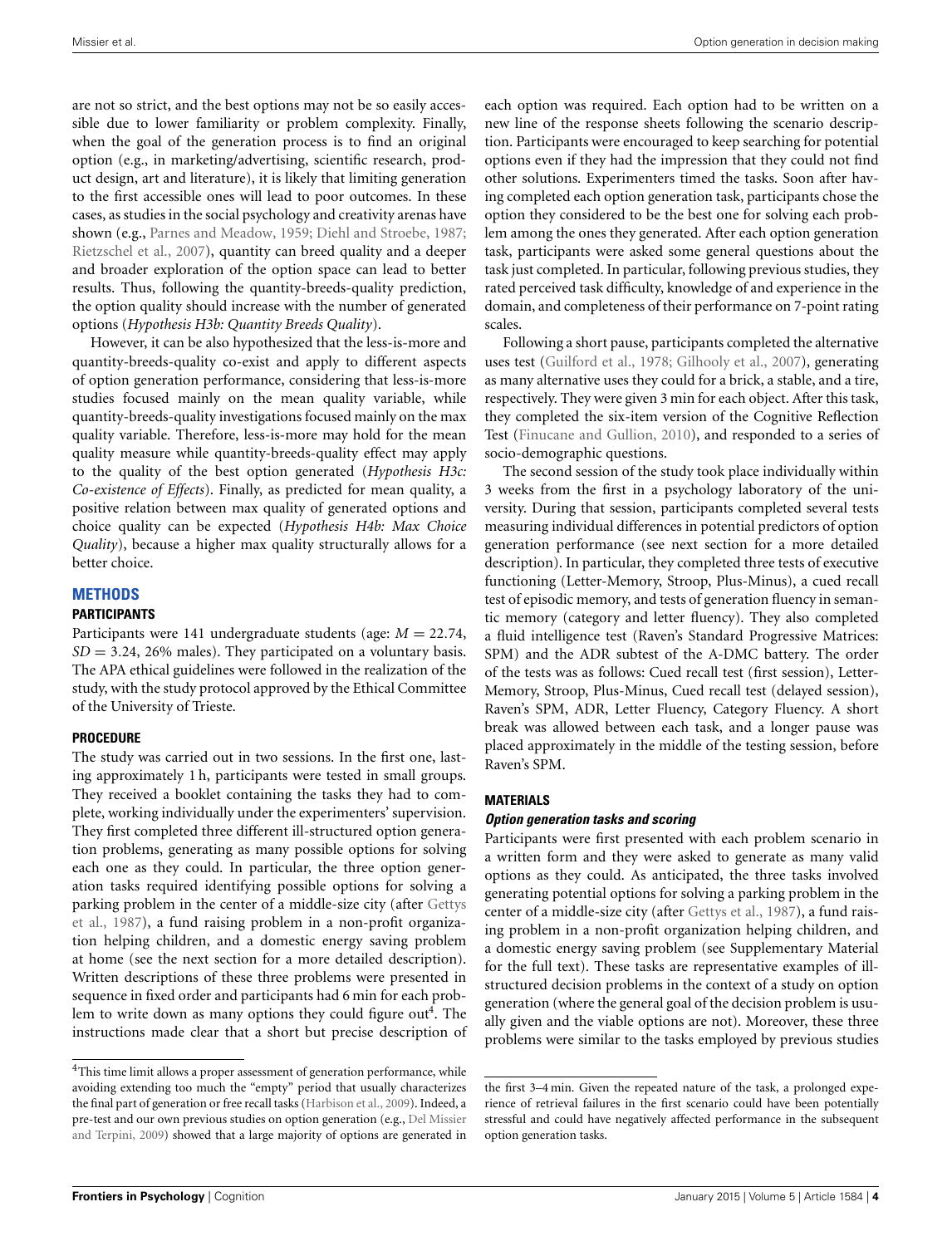in the field (e.g., [Manning et al.](#page-14-8), [1980](#page-14-8); [Engelmann and Gettys,](#page-13-3) [1985](#page-13-3); [Gettys et al.](#page-14-2), [1987](#page-14-2)). Parking problems affect many European cities and it seems reasonable to assume that they are relatively well-known to the population (e.g., [Khattak and Polak, 1993](#page-14-30)), as well as the more common solutions that are available to policy makers and city authorities. Moreover, the parking domain has [been used in previous option generation studies \(e.g.,](#page-14-2) Gettys et al., [1987;](#page-14-2) [Adelman et al.](#page-13-5), [1995\)](#page-13-5), and this allowed capitalizing to some extent on previous findings and methods. Fund raising in non-profit organizations is a less familiar domain for most individuals, and we selected it because we wanted to investigate also a less common type of problem<sup>5</sup>. However, all segments of the adult populations are targets of fund raising initiatives and all segments of the population (including undergraduates) are active in different kinds of non-profit organizations [\(Wilson, 2000](#page-15-1)). Thus, it is reasonable that a basic knowledge of this domain was available to our sample. Finally, energy saving problems represent a central issue in modern societies and they can be certainly considered as something relevant for most adult citizens. In this case, the individual can not only suggest viable options but also take personal decisions, which can have important consequences for the individual and the society [\(Gardner and Stern, 2002;](#page-13-17) [Abrahamse et al., 2005\)](#page-13-18). Education and massive media campaigns in the European Union have provided ample information on energy saving options in recent years. Thus, even in this case, it is reasonable to assume that a basic knowledge was available to the average undergraduate, even if not always accurate [\(Steg,](#page-14-31) [2008](#page-14-31)).

Followin[g previous studies on idea generation \(e.g.,](#page-13-15) Diehl and Stroebe, [1987;](#page-13-15) [Rietzschel et al.](#page-14-22), [2007](#page-14-22)) and option generation [\(Gettys et al., 1987\)](#page-14-2), responses to each option generation problem were examined and scored by two judges, and this produced measures of generation fluency (number of options generated), diversity (number of different response category accessed), and quality (mean quality of the generated options, higher—max-quality of the generated options). For what concerns diversity, a measure capturing the ability to generate options from different areas of the option space, potential broad response categories (akin to the "limb" of the option threes in [Gettys et al., 1987](#page-14-2)) were initially defined starting from previous studies and specific literature on the domain. In particular, for the parking problem, response categories were specified by considering the results of previous studies on option generation [\(Gettys et al.](#page-14-2), [1987\)](#page-14-2) in the light of our specific problem, the parking plans of some medium-size Italian cities, and scientific and dissemination papers in the transportation and parking field (e.g., [Marsden](#page-14-32), [2006\)](#page-14-32). For the fund raising problem, classifications were initially based on the financial and

social budgets of several non-profit children organizations and humanitarian organizations (e.g., Save the Children). Finally, for the energy saving problem, the categories were created after the analysis of scientific and dissemination publications in the energy saving field (e.g., [Gardner and Stern](#page-13-17), [2002](#page-13-17); [Abrahamse et al.](#page-13-18), [2005;](#page-13-18) [Coop](#page-13-19), [2008](#page-13-19)). All the categories were then refined and adjusted after a pilot study. This led to the main response categories for the parking problem, the fund raising problem, and the energy saving problem<sup>6</sup>.

<span id="page-4-0"></span>Two raters classified and rated the option generated by participants (e.g., [Diehl and Stroebe, 1987;](#page-13-15) [Rietzschel et al.](#page-14-22)[,](#page-13-20) [2007](#page-14-22)[;](#page-13-20) Baas et al., [2011](#page-13-20)) after a short training. This included a first phase of selected readings on each domain (for examples, see the previous paragraph), and instructions explaining the classification procedure and taxonomies. Then, the raters underwent a classification supervised training with some examples of answers for each category. Then, each rater classified half of the options generated in each problem (belonging to a randomly selected half of the participants). Inappropriate responses (like "I don't care about this problem") or too generic answers (i.e., "Tell the major to solve the parking problem") were discarded (less than 2% of the total responses), and semantically negligible variations of the same responses (like "build new parkings outside the center" or "build new parkings in non-central areas") were considered as the same item. Raters were then asked to evaluate each generated option on a 7-point scale (from *very low* to *very high*) for its potential utility in solving effectively the problem (quality). The inter-rater agreement of classifications was very good  $(K > 0.85$  on a random sample of 20 participants), and the correlation between ratings for quality of responses was good  $(r > 0.70)$  in each problem). Pairwise average correlations between performance measures across the three generation scenarios were significant and positive for fluency (0.46, with the bivariate correlations  $r_{\text{park\_fund}} = 0.35$ ,  $r_{\text{park ener}} = 0.50$ , and  $r_{\text{fund-ener}} = 0.52$ , all  $ps < 0.001$ ) and diversity (0.19, with bivariate correlations  $r_{\text{park\_fund}} = 0.24$ ,  $p < 0.01$ ,  $r_{\text{park\_ener}} = 0.19, p < 0.05, \text{ but } r_{\text{fund\_ener}} = 0.15, p < 0.10$ ), thus showing stability of individual differences in option generation across very different scenarios. The quality measures showed less stability across problems, with the correlation of the quality of the best option being significant between the parking and the energy saving problems only ( $r_{\text{park\_ener}} = 0.17$ ,  $p < 0.05$ ).

#### *Individual-differences tests*

*Letter-memory.* The letter-memory task measures the ability to update working memory contents (e.g., [Morris and Jones](#page-14-33), [1990;](#page-14-33)

<sup>&</sup>lt;sup>5</sup>Participants reported to have more experience in the parking vs. the fund raising domain ( $t = 4.53$ ,  $df = 140$ ,  $p < 0.0001$ ), and to have more experience in the energy saving vs. the parking domain ( $t = 4.93$ ,  $df = 140$ ,  $p <$ 0.0001) or the fund raising domain ( $t = 9.10$ ,  $df = 140$ ,  $p < 0.0001$ ). The same pattern emerged for knowledge (parking vs. fund raising:  $t = 4.88$ ,  $df =$ 140,  $p < 0.0001$ ; energy saving vs. parking:  $t = 5.62$ ,  $df = 140$ ,  $p < 0.0001$ ; energy saving vs. fund raising:  $t = 9.17$ ,  $df = 140$ ,  $p < 0.0001$ ). Means on a 7point scale for experience were as follows: 3.99 (parking), 3.18 (fund raising), 4.68 (energy saving). Means for knowledge were as follows: 4.11 (parking), 3.39 (fund raising), 4.73 (energy saving).

 $6$ Categories for the parking problem were: (1) use available parking space more efficiently, (2) increase available space for parking, (3) reduce demand for parking, (4) other (including Gettys et al.'s change parking priorities). Categories for the fund raising problem were: (1) fund raising from citizens, (2) fund raising from public institutions and organizations, (3) fund raising from companies, private sector, or nonpublic organizations, (4) investments, (5) other. Categories for the energy saving problem were: (1) lighting, (2) appliances, (3) electronic devices and tv, (4) hot water, (5) heating, (6) air conditioning and cooling, (7) structural interventions (e.g., insulation), (8) self-production, (9) other. We included self-production of energy to accommodate participants' answers, even if this is not considered as energy saving (but eventually money saving).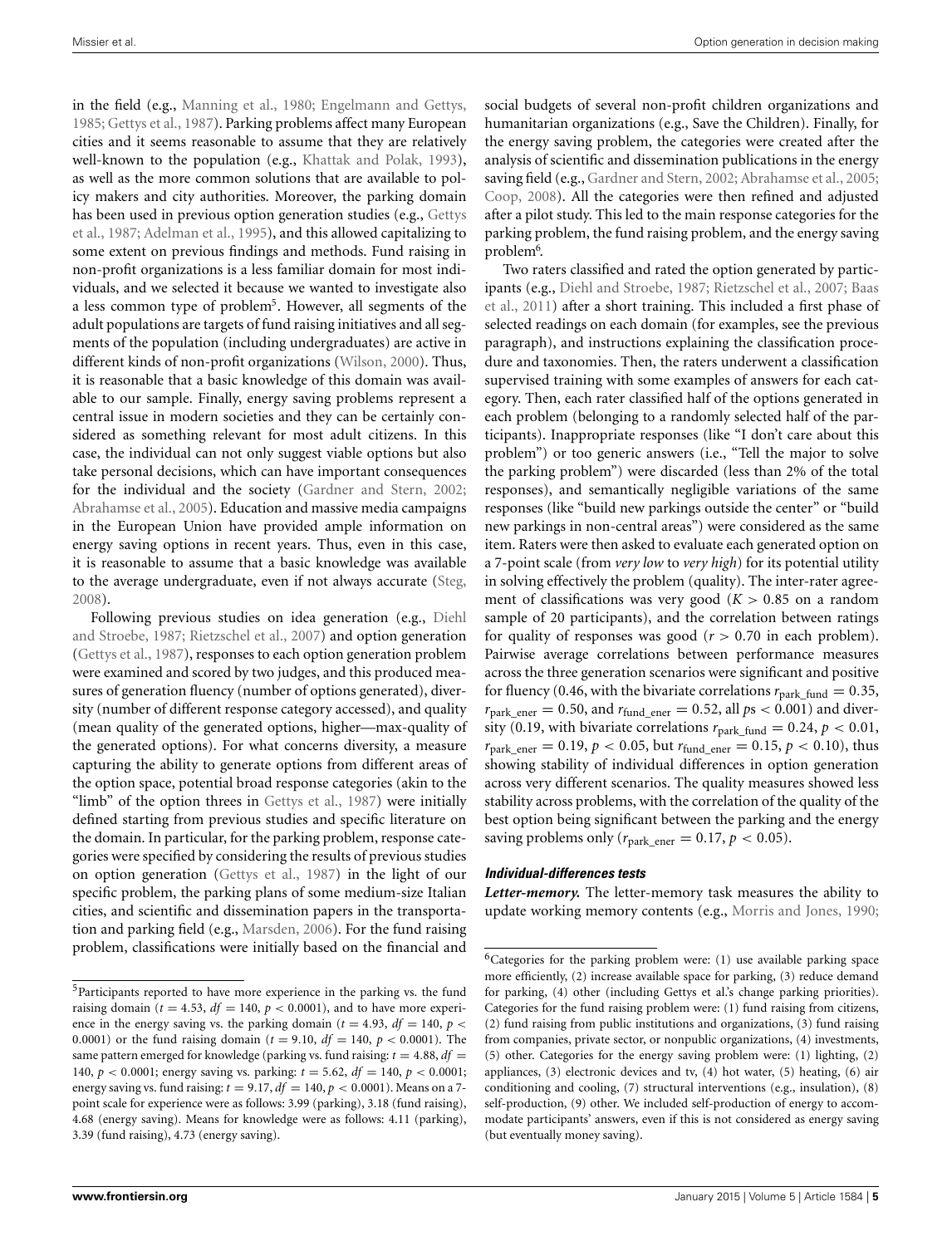[Miyake et al.](#page-14-34), [2000](#page-14-34)). This ability was deemed relevant for our option generation task, due to the participants' need of updating working memory with new cues and retrieved information when continuing the search for new options. On the contrary, maintenance was not deemed so central because, in our option generation task, participants had to write down generated options, not to keep them in mind. However, it is worth noting that updating measures are generally rather strongly associated with capacity measures (see e.g., [Schmiedek et al.](#page-14-35), [2009\)](#page-14-35). In the letter-memory task, letters are presented in the center of the computer screen, one after another, with the length of the series varying randomly. At the end of the sequence, a message prompts participants to report the last three stimulus letters they have seen in the correct order. Thus, participants have to update working memory content in order to maintain an updated subset of stimuli. In our version [of the task, following previous investigations \(](#page-13-21)Del Missier et al., [2010](#page-13-21), [2012\)](#page-13-11), 14 series of letters were used, with the series length varying from 5 to 12 letters, and presented at the rate of 2 s per item. Two training series were also employed, to ensure that participants correctly understood the task instructions. The task was presented electronically using the E-Prime 2.0 software (Psychology Software Tools, Pittsburgh, PA). We used as the final score the proportion of triples correctly reported. Reliability, computed with Cronbach's alpha, was 0.44.

*Stroop.* We used a manual-response version of the Stroop task [\(Stroop](#page-14-36), [1935\)](#page-14-36) to measure the ability to inhibit a prepotent response (see e.g., [Miyake et al., 2000,](#page-14-34) see [Del Missier et al., 2010,](#page-13-21) [2012](#page-13-11)). This task was included in our study because the inhibition of old options or stereotyped responses may be relevant in option generation. In this task, a set of three words is presented on the screen in 96 trials, with the central word being colored (in red/blue/green/yellow) and the lateral ones always printed in black. In half of the trials the color and the central word are congruent (e.g., the word "red" is printed in red), whereas in the other half, they are incongruent (e.g., the word "red" is printed in blue). The two lateral words, printed in black, are two different color names (red/blue/green/yellow), but only one matches the color of the central world and the other one is a foil. The participant has to press a right-side key to indicate that the color of the central word corresponds to the color name on the right side of the screen and a left-side key to indicate that the color corresponds to the color name on the left side. The task was administered via an E-Prime 2.0 script, with a feedback-enabled training phase of six trials. The performance score for this task was the Stroop RT (difference in mean RT between incongruent trials and congruent trials). Reliability, computed with the split-half (odd-even) correlation adjusted by the Spearman-Brown prophecy formula, was 0.76.

*Plus-minus.* This task measures the ability to shift between tasks [\(Jersild](#page-14-37), [1927](#page-14-37); [Spector and Biederman, 1976](#page-14-38); [Miyake et al.](#page-14-34), [2000](#page-14-34)), which may be relevant in option generation, considering the need to switch between response categories. In the Plus-Minus task, the participants have to add three to each of a first series of 30 numbers, and then they subtract three from each of another series of 30 numbers. Finally, they have to shift between summing and subtracting three from each of a third series of 30 numbers. The task score is computed as a shift-cost measure, by taking the difference between the reaction time (RT) needed to complete the final alternating series and the mean RT across the first two series. The plus-minus task was administered twice to our participants, using two different series of numbers [\(Del Missier et al.](#page-13-21), [2010](#page-13-21), [2012\)](#page-13-11). Before the first administration of each component of the task, participants underwent a short practice with a reduced series of numbers. The final score was the average of the shift-cost measure across the two trials. Reliability, assessed by the correlation between the two alternate trials, was 0.82 ( $p < 0.001$ ), while switch cost reliability was 0.41 ( $p < 0.001$ ).

*Paired-associates cued recall test.* This task measures the ability to retrieve items from long-term episodic memory after the provision of associated cues. We employed a cued recall test because memory-based explanations generally assume that a cued recall process underlies option generation (see Introduction). In the encoding session of this test, 20 word pairs were presented, including strong and weak associates (e.g., key-door, spade-guilty). Stimuli were drawn from the Italian version of the Wechsler memory scale [\(Wechsler](#page-15-2), [1997](#page-15-2)). Participants were asked to learn the word pairs in view of a cued retrieval test (i.e., retrieve the second word after being presented with the first). An E-Prime 2.0 script presented each word pair for 5 s in the center of the computer screen, with the order of pairs randomized. Thirty seconds after the end of the learning session, filled with an interpolated task, participants completed a first cued recall test. In this test, the first word of each pair was presented as a cue (in a different random order, fixed for all participants), asking the participant to report its paired associate within 5 s. After 30 min, filled with other tests in the battery, participants were tested again, using a different random order of cues for the delayed test. Performance in both paired associates tests (immediate and delayed) was assessed by the number of correctly retrieved words. Reliability, assessed by the correlation between the immediate and the delayed versions, was 0.93 ( $p < 0.001$ ).

*Category and letter fluency tests.* Verbal fluency tests are semantic memory test that may also require working memory and executive [control](#page-13-10) [\(Rende et al.](#page-14-39)[,](#page-13-10) [2000](#page-14-39)[;](#page-13-10) [Gilhooly et al., 2007;](#page-14-29) Del Missier et al., [2013](#page-13-10)). Their inclusion in our study was motivated by the fact that these tasks require generation from memory, and thus verbal fluency tests tap memory processes that may be very similar to the ones involved in option generation. Following previous research, our instructions included the indication to avoid producing person names (e.g., " $S$ "  $\rightarrow$  Sarah) or minor variations of the same words (e.g., transportation means  $\rightarrow$  "cars" after having previously generated "car"). Before the testing phase, we also ran two short training sessions, which consisted in generating, within 1 min of time, all the possible words indicating transportation means (category fluency) or beginning with the letter B (letter fluency). After the practice phase, participants underwent two category fluency sessions (Animals, Fruits), and two letter fluency sessions (S, F). Each test session had a time limit of 2 min. Participants' oral responses were recorded and subsequently transcribed. Then, all valid responses were counted, and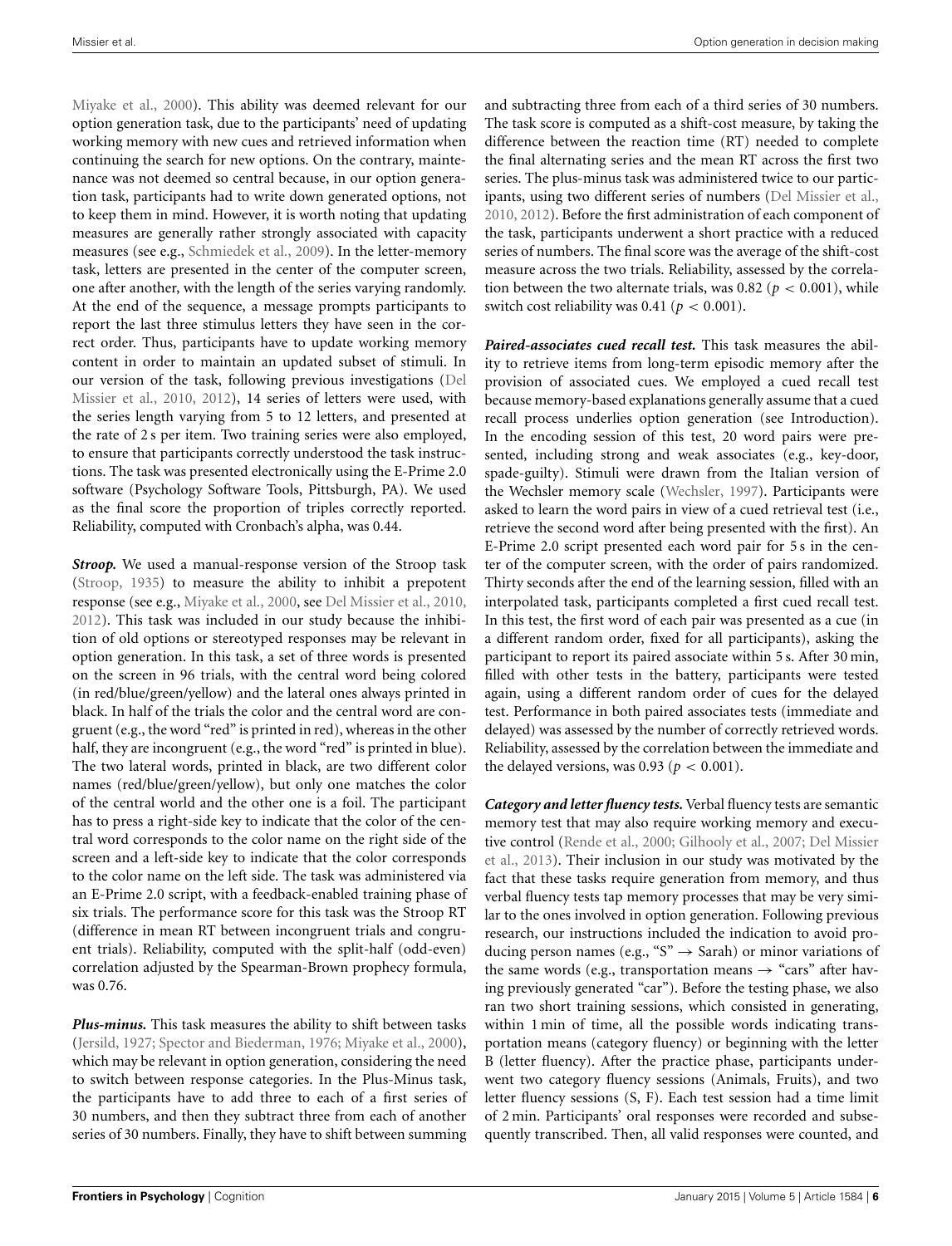the word count was used as the performance score. Reliabilities, as measured by the correlations between the two category trials and two letter trials, were 0.43 ( $p < 0.001$ ) and 0.71 ( $p < 0.001$ ), respectively.

*Raven's standard progressive matrices (SPM).* In Raven's SPM, a widely used test of fluid intelligence [\(Raven et al., 2003](#page-14-40)), participants are asked to select, from an array of figures, the one that completes a given pattern or sequence. This test is related to cognitively demanding measures of decision-making competence (e.g., [Bruine de Bruin et al., 2007;](#page-13-8) [Del Missier et al.](#page-13-11), [2012](#page-13-11)) and this motivated its use in our study. Raven's SPM presents 60 patterns of increasing difficulty in five series. In the present study, following previous research (see e.g., [Friedman et al.](#page-13-22)[,](#page-13-8) [2006](#page-13-22)[;](#page-13-8) Bruine de Bruin et al., [2007](#page-13-8)), we used half of the stimuli, randomly selected within each series (all odd or all even items). This usually allows achieving a good assessment of fluid intelligence while keeping shorter the administration time. The performance score was the number of correct answers. Reliability, assessed with Cronbach's alpha, was 0.68.

*Applying d[ecision rules \(ADR\).](#page-13-8)* This A-DMC task (Bruine de Bruin et al., [2007\)](#page-13-8) assesses the ability to apply accurately decision rules. It was included as a criterion task to test our behavioral double dissociation hypothesis (H2), considering that ADR performance is positively related with measures of working memory, fluid intelligence, and executive control but the task does not require any form of ideation (see Introduction). Each item of the task (see Supplementary Material for one example) requires the participant to select one or more options from a table displaying five options described on five attributes. The task presents participants with 10 different multiattribute choices between DVD players with varying numerical ratings on different features (such as sound quality). For each problem, the participants are asked to follow a specific decision rule (e.g., lexicographic, satisficing), verbally described to them, in order to select one or more options. Final scores reflect the percentage of correct responses across items. Cronbach's alpha for the task was 0.56.

*Cognitive reflection test (CRT).* This task was designed to measure analytical thought ability [\(Frederick](#page-13-23), [2005\)](#page-13-23), which is relevant in several high-level cognitive tasks. Each item is a mathematical word problem that triggers an intuitive but wrong answer. The participants must block that answer and substitute it with a correct one [\(Kahneman and Frederick](#page-14-41), [2007\)](#page-14-41). The task requires executive control and numerical competence [\(Del Missier et al.,](#page-13-11) [2012](#page-13-11)). [We](#page-13-16) [used](#page-13-16) [the](#page-13-16) [six-item](#page-13-16) [version](#page-13-16) [of](#page-13-16) [the](#page-13-16) [CRT](#page-13-16) [\(](#page-13-16)Finucane and Gullion, [2010](#page-13-16)). The overall score was the number of correct answers across items. Reliability, assessed with Cronbach's alpha, was 0.73.

*Alternative uses test.* The alternative uses test is the more com-monly used measure of ideation ability [\(Guilford et al.](#page-14-28), [1978;](#page-14-28) [Gilhooly et al., 2007](#page-14-29)), and it proved to be a good predictor of option generation performance [\(Manning et al., 1980;](#page-14-8) [Engelmann and Gettys](#page-13-3), [1985](#page-13-3)). In our application, following

previous studies, participants had to specify as many alternative uses they could for a brick, a staple, and a tire, with 3 min of time allotted for each object. The task was timed and written answers had to be provided. Fluency scores for each trial were obtained by counting the number of alternative responses produced by participants, which is the main measure used to score this task. Considering that originality was not a dimension of interest in our option generation study (see also Footnote 1), we focused only on fluency scores. The average correlation between the ideation fluency measures across the three problem scenarios was 0.53, with the bivariate correlations all positive and significant  $(p < 0.001)$ .

## **OVERVIEW OF STATISTICAL ANALYSIS**

We carried out two sets of analyses, related to the two main aims of the study. The first set of analyses tested hypotheses on the cognitive processes underlying option generation via correlations, hierarchical regression, and multiple regression. In particular, a hierarchical regression was employed to test the memory vs. ideation hypotheses (H1a vs. H1b) on their capacity to predict option generation fluency and diversity in each of the three decision-making problems. As a further assessment of the ideation hypothesis, we also tested, by using multiple regression, the predicted behavioral double dissociation between ADR performance and option generation performance (H2).

The second set of analyses tested hypotheses on the relationships among option generation fluency, quality of option generation, and choice quality. This was done via correlations and structural equation modeling. First, for each decision problem, we computed correlations and partial correlations between fluency/diversity and quality scores as a first comparative test of the less is more hypothesis (H3a), the quantity breeds quality hypothesis (H3b), and the co-existence of effects hypothesis (H3c). With the same methods, we also tested the two hypotheses on choice quality (H4a and H4b). Then, as a more sophisticated test of hypotheses H3 and H4, we specified and tested a path analysis model. The model incorporated both less-is-more and quantitybreeds-quality predictions, as directed relations from fluency to mean and max quality of generated options, respectively (H3). It also included the two postulated relations between generation quality measures and choice quality (H4). Finally, using path analysis estimates, we assessed the indirect effects of option generation fluency on choice quality via option generation quality measures. Specific methodological details are provided before each analysis.

# **RESULTS**

# **PREDICTORS OF OPTION GENERATION FLUENCY**

For what concerns option generation fluency and diversity, a descriptive summary of the results is presented in Supplementary Material (Table 1A). In line with previous studies, the range of fluency and diversity values shows large individual differences, thus justifying an individual-differences analysis. Individual performance ranges from the access to just one response category and the production of two valid options to the generation of 6/7 times more options in almost all (or all) the response categories. Moreover, in order to account for the observed variation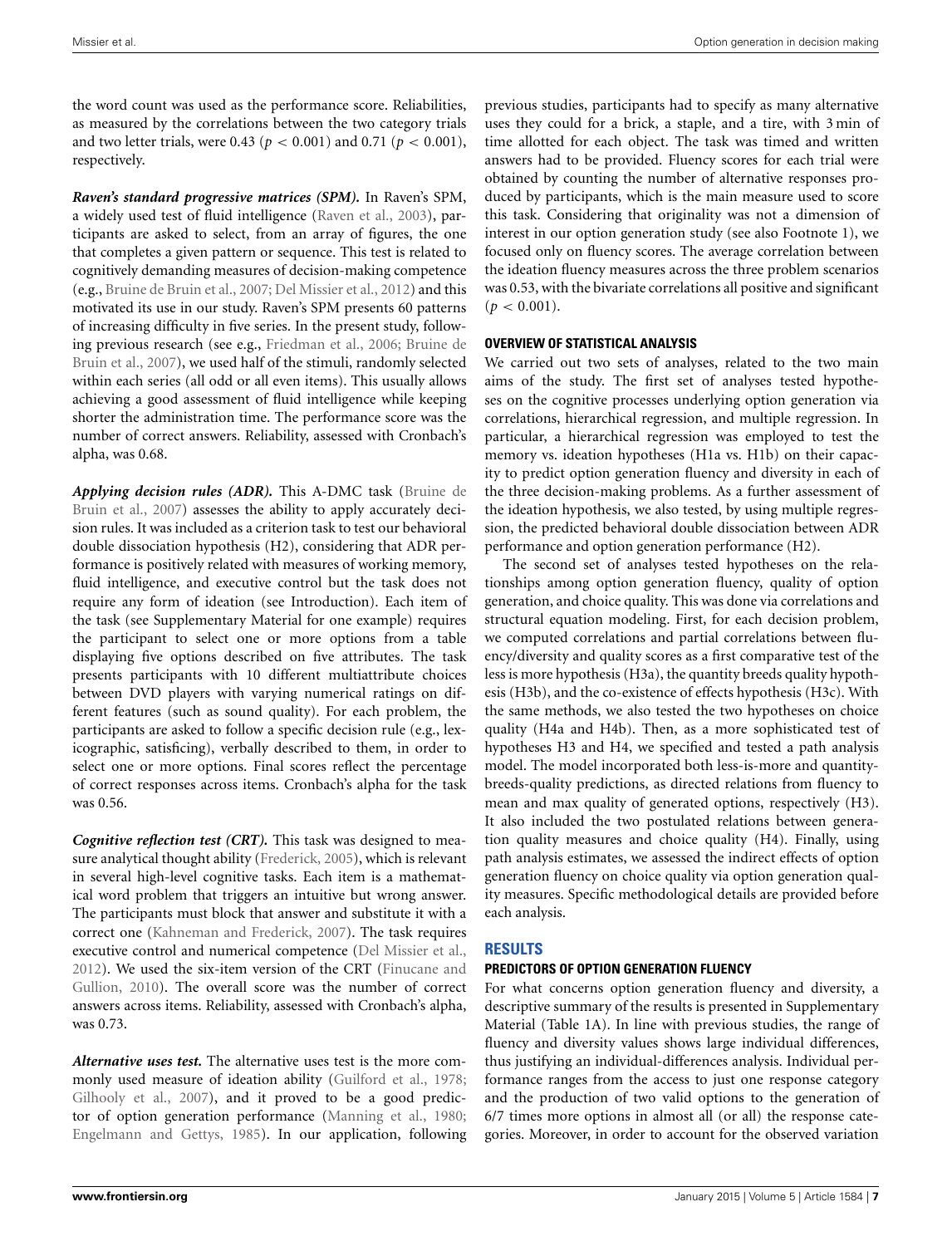in performance across problems, we carried out separate analyses for each decision problem.

The analysis of Pearson's bivariate correlations (Table 2A in Supplementary Material) shows moderate positive correlations between measures of ideation fluency (i.e., alternative uses test scores) and measures of option generation fluency and diversity in all the decision problems. Measures of episodic memory, cognitive control, verbal fluency, fluid intelligence, and analytical thought are generally not correlated with option generation fluency and diversity measures, with the exception of the energy saving problem. Experience and domain knowledge seem to play some role only in relation to the more familiar energy saving domain. The correlations with ADR show the opposite pattern: performance in this task is not significantly related with measures of ideation fluency but related with measures of episodic memory, cognitive control, verbal fluency, fluid intelligence, and analytical thought. These findings provide a first support for the ideation hypothesis (H1b) and a partial support for the behavioral dissociation hypothesis (H2). However, further steps are needed, considering that the relationship between ideation fluency scores and option generation measures may depend on the cognitive process underlying both tasks (for instance, memory and control processes).

To show that ideation fluency supports option generation beyond more basic cognitive measures, we carried out a hierarchical regression analysis for each problem with option generation fluency and diversity as criterion variables. In this analysis, we included in the set of predictors four compound variables made from the cued recall measures, the category fluency scores, the letter fluency variables, and the ideation fluency scores, respectively. This was done by transforming the raw measures in standardized scores and by averaging these (unweighted) scores to form a compound variable for each construct (cued associative memory, category fluency, letter fluency, and ideation fluency). Then, to establish a particularly strict test of our hypotheses, we included in the regression model the verbal fluency compound variables *before* the ideation fluency variable. Considering that verbal fluency tests, the alternative uses test, and option generation all require generation, they may share variance related to common method or common underlying process. Including into the hierarchical regression verbal fluency before ideation fluency means that this common variance will be explained by verbal fluency, thus allowing a "purer" assessment of the predictive contribution of ideation fluency to option generation. To the best of our knowledge, no previous study on individual differences in option generation applied this strict form of control. Moreover, the order of other predictors in the hierarchical regression analysis was chosen in order to carry out the stricter possible test of the ideation hypothesis, while including, at the same time, more basic cognitive measures (like executive control and cued recall) before measures that can depend on them (verbal fluency, and knowledge/experience).

In the first step of hierarchical regression we entered all the basic cognitive measures (executive functioning tests, cued recall compound, Raven's SPM, CRT), with the exclusion of the generation-based ones. In the second step we included verbal fluency compound variables (category and letter fluency). In

the third step, we entered measures of domain knowledge and experience. In the final and fourth step, we added the ideation fluency compound variable. The results of hierarchical regression for option generation fluency are showed in **[Table 1](#page-8-0)**. Results for diversity are very similar and thus they are not reported<sup>7</sup>. However, they are available on request.

<span id="page-7-0"></span>The results of hierarchical regression show that ideation fluency is the strongest predictor of option generation fluency (and diversity) and highlight its predictive contribution over and beyond the contribution of other cognitive factors. This holds for each of the three problems investigated. However, in the energy saving problem, a smaller contribution from knowledge/experience and verbal fluency is apparent. Overall, the regression models explain approximately between 20 and 30% of the variance in each problem. These findings provide clear support for the ideation hypothesis (H1b). Disaggregating the cued recall compound variable from the other basic cognitive measures and entering it in a separate regression step did not change the pattern of findings. The only minor change was observed in the energy saving problem, with cued recall  $(\Delta R^2 = 0.024, p = 0.075)$ , verbal fluency  $(\Delta R^2 = 0.042, p = 0.042)$ 0.059), and knowledge/experience ( $\Delta R^2 = 0.062$ ,  $p = 0.012$ ) all showing marginally significant or significant effects, but ideation fluency still contributing more than the sum of these effects  $(\Delta R^2 = 0.168, p < 0.001)$ . The same happened when cued recall was entered alone in the first regression step ( $\Delta R^2 = 0.034$ ,  $p =$ 0.032), with ideation fluency still contributing more than the sum of all the other significant effects ( $\Delta R^2 = 0.168$ ,  $p < 0.001$ ).

As a test of the behavioral double dissociation hypothesis (H2), we specified alternative regression models in which option generation performance and ADR scores were selectively predicted by the ideation fluency compound variable vs. all the other cognitive measures. The results of these analyses are showed in **[Table 2](#page-8-1)**. The multiple regression results for diversity were very similar and thus they are not reported here. The same holds for a two-step hierarchical regression carried out in order to control for common method variance (i.e., the ideation fluency compound variable was entered after the verbal fluency compound variables). However, these results are available on request.

The findings in **[Table 2](#page-8-1)** show a double dissociation between option generation predictors and ADR predictors in two of the problems considered (parking and fund raising). In the third problem, category fluency seems to play a role in option generation (see also the hierarchical regression results in **[Table 3](#page-8-2)**), but the stronger predictor remains ideation fluency. Overall, these results suggest that ADR and the option generation tasks used in the present study rely on rather different cognitive processes, with the former being more based on control, memory, and analytical reasoning processes (see also [Bruine de Bruin et al.](#page-13-8)[,](#page-13-21) [2007](#page-13-8)[;](#page-13-21) Del Missier et al., [2010,](#page-13-21) [2012](#page-13-11), [2013](#page-13-10)) and the latter being more dependent on ideation skills. Thus, they seem to represent different facets of decision-making competence.

 $7$ In all the three problems investigated, participants who accessed more response categories also generated more options (parking:  $r = 0.52$ , fund raising:  $r = 0.45$ , energy saving:  $r = 0.66$ ;  $p < 0.001$ ; see also Del Missier and Terpini, [2009](#page-13-14)).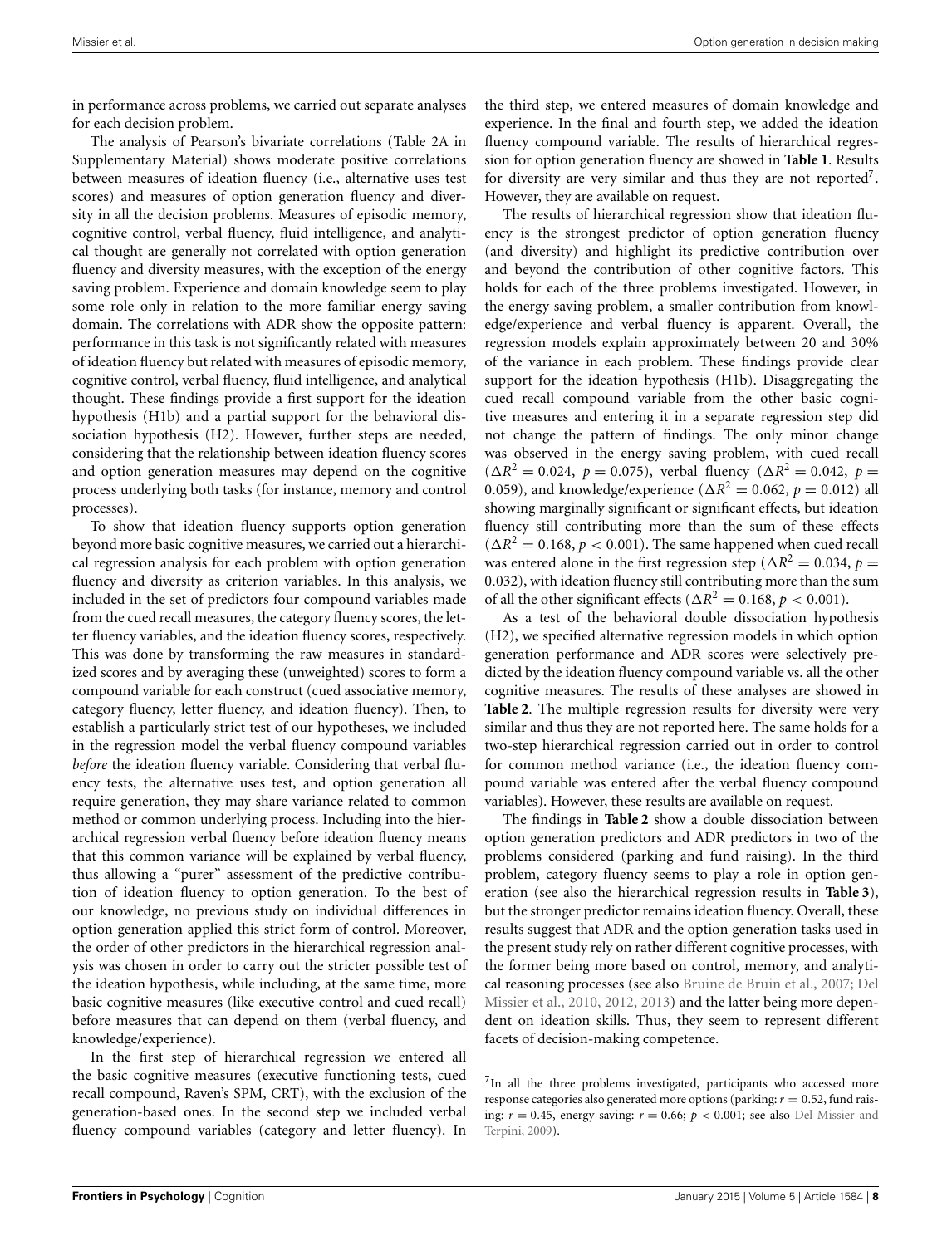<span id="page-8-0"></span>

|  | Table 1   Hierarchical regression results. |  |  |
|--|--------------------------------------------|--|--|
|--|--------------------------------------------|--|--|

| Problem              | Step | <b>Predictors</b>                     | $R^2$ | $\Delta R^2$ | $\Delta F$ , df, p $\Delta F$                |
|----------------------|------|---------------------------------------|-------|--------------|----------------------------------------------|
| Parking              |      | Basic cognitive measures <sup>a</sup> | 0.019 | 0.019        | $\Delta F = 0.411$ , df = 6, 128, p = 0.871  |
|                      | 2    | Verbal fluency measures <sup>b</sup>  | 0.037 | 0.018        | $\Delta F = 1.173$ , df = 2, 126, p = 0.313  |
|                      | 3    | Knowledge, experience                 | 0.062 | 0.025        | $\Delta F = 1.676$ , df = 2, 124, p = 0.191  |
|                      | 4    | Ideation fluency <sup>c</sup>         | 0.255 | 0.193        | $\Delta F = 31.778$ , df = 1, 123, p < 0.001 |
| Fund Raising         |      | Basic cognitive measures <sup>a</sup> | 0.025 | 0.025        | $\Delta F = 0.536$ , df = 6, 128, p = 0.780  |
|                      | 2    | Verbal fluency measures <sup>b</sup>  | 0.036 | 0.011        | $\Delta F = 0.749$ , df = 2, 126, p = 0.475  |
|                      | 3    | Knowledge, experience                 | 0.048 | 0.012        | $\Delta F = 0.764$ , df = 2, 124, p = 0.468  |
|                      | 4    | Ideation fluency <sup>c</sup>         | 0.189 | 0.141        | $\Delta F = 21.443$ , df = 1, 123, p < 0.001 |
| <b>Energy Saving</b> |      | Basic cognitive measures <sup>a</sup> | 0.052 | 0.052        | $\Delta F = 1.167$ , df = 6, 128, p = 0.328  |
|                      | 2    | Verbal fluency measures <sup>b</sup>  | 0.094 | 0.042        | $\Delta F = 2.900$ , df = 2, 126, p = 0.059  |
|                      | 3    | Knowledge, experience                 | 0.156 | 0.062        | $\Delta F = 4.550$ , df = 2, 124, p = 0.012  |
|                      | 4    | Ideation fluency <sup>c</sup>         | 0.323 | 0.168        | $\Delta F = 30.525$ , df = 1, 123, p < 0.001 |

*aBasic cognitive measures: executive functioning tests, cued recall compound variable, Raven's SPM, CRT.*

*b* Verbal fluency measures: category fluency and letter fluency compound variables.

*<sup>c</sup> Ideation fluency: ideation fluency compound variable.*

#### <span id="page-8-1"></span>**Table 2 | Multiple regression results.**

| <b>Criterion</b>          | <b>Model</b>                        | $R^2$ | <b>ANOVA</b>                          | <b>Significant predictors</b><br>(standardized coefficients)             |
|---------------------------|-------------------------------------|-------|---------------------------------------|--------------------------------------------------------------------------|
| Parking                   | Basic cognitive model <sup>a</sup>  | 0.037 | $F_{(8, 127)} = 0.607$ , $p = 0.770$  | None                                                                     |
| Option generation fluency | Ideation fluency model <sup>b</sup> | 0.212 | $F_{(1, 138)} = 37.139$ , $p < 0.001$ | Ideation fluency 0.460***                                                |
| Fund raising              | Basic cognitive model <sup>a</sup>  | 0.036 | $F_{(8, 127)} = 0.592$ , $p = 0.783$  | None                                                                     |
| Option generation fluency | Ideation fluency model <sup>b</sup> | 0.144 | $F_{(1,138)} = 23.255$ , $p < 0.001$  | Ideation fluency 0.380***                                                |
| Energy saving             | Basic cognitive model <sup>a</sup>  | 0.094 | $F_{(8, 127)} = 1.639, p = 0.120$     | Category fluency 0.201*                                                  |
| Option generation fluency | Ideation fluency model <sup>b</sup> | 0.234 | $F_{(1,138)} = 43.448, p < 0.001$     | Ideation fluency 0.489***                                                |
| Applying decision rules   | Basic cognitive model <sup>a</sup>  | 0.365 | $F_{(8, 127)} = 9.144$ , $p < 0.001$  | Letter memory 0.160* Raven 0.293***<br>CRT 0.223** Letter fluency 0.142^ |
|                           | Ideation fluency model <sup>b</sup> | 0.006 | $F_{(1, 138)} = 0.755$ , $p = 0.380$  | <b>Ns</b>                                                                |

*Two-tailed significance levels: \*\*\*p* < *0.001; \*\*p* < *0.01; \*p* < *0.05;* <sup>∧</sup>*p* < *0.10.*

*aBasic cognitive model: executive functioning tests, cued recall compound variable, Raven's SPM, verbal fluency compound variables, CRT.*

*b* Ideation fluency model: ideation fluency compound variable.

<span id="page-8-2"></span>

|  | Table 3   Pairwise bivariate correlations between measures of option generation. |  |  |  |  |  |  |
|--|----------------------------------------------------------------------------------|--|--|--|--|--|--|
|--|----------------------------------------------------------------------------------|--|--|--|--|--|--|

|                             | Parking                                           |                   | <b>Fund raising</b>                               |                     | <b>Energy saving</b>                              |                      |  |
|-----------------------------|---------------------------------------------------|-------------------|---------------------------------------------------|---------------------|---------------------------------------------------|----------------------|--|
|                             | Mean quality after<br>controlling for max quality | Max quality       | Mean quality after<br>controlling for max quality | Max quality         | Mean quality after<br>controlling for max quality | <b>Max quality</b>   |  |
| Fluency                     | $-0.18*$ ( $-0.13$ )                              | 0.05              | $-0.21$ * ( $-0.02$ )                             | $0.27**$            | 0.03(0.16)                                        | $0.31***$            |  |
| Diversity<br>Choice quality | $-0.05(-0.02)$<br>$0.30***(0.42***)$              | 0.04<br>$0.36***$ | $-30***(-0.12)$<br>$0.28** (0.34***)$             | $0.22**$<br>$0.21*$ | $0.26**$ (0.37***)<br>$0.45***(0.50***)$          | $0.32***$<br>$0.23*$ |  |

Two-tailed significance levels: \*\*\*p < 0.001; \*\*p < 0.01; \*p < 0.05; ^p < 0.10. Correlations involving mean quality are partial correlations, after controlling for the *respective max quality ratings. Non-partial pairwise correlations are reported in parentheses.*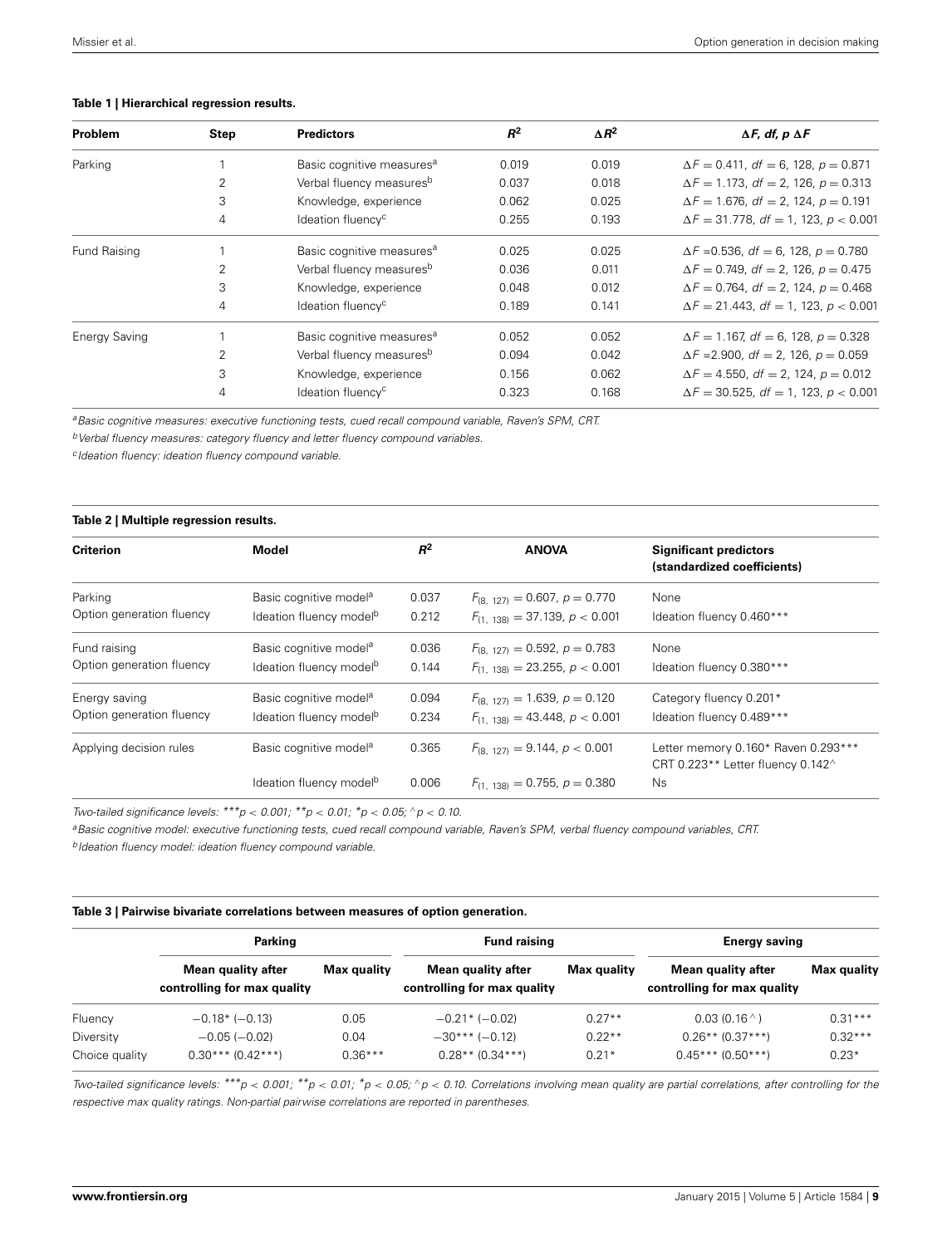## **RELATIONSHIPS BETWEEN FLUENCY, OPTION GENERATION QUALITY, AND CHOICE**

Descriptive statistics and 95% confidence intervals for quality measures, presented in Supplementary Material (Table 3A), show that participants did a good option generation job in each decision problem. Clear individual differences in mean and max quality variables, as seen in range and variability data, justify an individual-differences analysis.

**[Table 3](#page-8-2)** shows Pearson's bivariate correlations between fluency/diversity and quality measures. Considering that the mean quality scores include also the rating of the best option generated, in the case of mean quality we report partial correlations after controlling for max quality, in order to disentangle the specific effects of fluency/diversity on mean quality and their consequences for choice.

The findings fully support the choice quality hypotheses (H4a and H4b) and they tell us that a better generation fosters better choices. A better choice quality seems to be related both to a higher mean quality of the generated option set (after controlling for max quality) and to the quality of the best option generated. There is also evidence compatible with a less is more effect (H3a) in the parking and fund raising problems and for the mean quality variable. On the other side, the analysis of max quality provides evidence compatible with a quantity breeds quality view (H3b) in the fund raising and energy saving problems (but not in the parking problem). To summarize, the overall picture of findings seems more compatible with a co-existence of effects hypothesis (H3c) than with the two other hypotheses (H3a and H3b), with negative correlations between fluency and quality apparent in the mean quality measures and positive correlations apparent in the max quality scores, even if some findings in the parking and energy saving problems are not consistent with H3c. Thus, an appropriate summary of the findings is that higher fluency and diversity had both positive and negative effects on generated option quality, with the positive effects seen mainly in the quality of the best generated option and the negative ones seen in the average quality of the other options generated in the set, but with these effects also being moderated by the problem.

Correlations between option generation fluency and choice quality were all non-significant (parking: *r* = −0.01; fund raising:  $r = 0.08$ ; energy saving:  $r = 0.14$ ), but **[Table 3](#page-8-2)** suggests the existence of indirect effects of fluency via mean quality or max quality. Thus, in order to shed further light on the network of relationships linking option generation fluency, generation quality, and quality of choice, we estimated these relationships via path analysis. In particular, starting from H3 and H4, we specified a path-analysis model and used it for further testing in each problem. The model includes the relation between fluency and mean option quality (less is more), the relation between fluency and max quality (quantity breeds quality), the two relations between the option generation quality measures and choice quality, and the structural relation between mean and max quality (**[Figure 1](#page-10-0)**). The model was estimated in each decision problem by using the Sepath module of the Statistica 12 software (version 12, StatSoft Inc., Tulsa, OK), starting from correlation matrices and using the maximum likelihood method. Model fit is reported in **[Table 4](#page-11-0)**.

All the path analysis models showed very good fit indices. The analysis of standardized coefficients generally agrees with correlational analysis, showing both less is more effects of fluency on mean quality and quantity breeds quality effects of fluency on max quality. Moreover, choice quality is positively related with mean quality in all the problems, and with max quality in the parking problem. As the final step, we computed the indirect effects of fluency on choice (**[Table 5](#page-11-1)**). We tested them via onetailed Sobel tests for two-paths effects [\(Sobel](#page-14-42), [1982](#page-14-42)) and the joint significance test for the three-paths effect (see e.g., [Taylor et al.](#page-14-43), [2008](#page-14-43)).

The findings confirm that, in two of the problems scenarios, generating more options had a negative indirect effect on choice quality (less is more), possibly because generating more and more options lowers the average quality of the generated option set. However, at the same time, generating more options increased the value of the best option in two of the problems (quantity breeds quality). This means that it may promote the discovery of some high quality options even if other generated options are not so good. This may foster a better choice if the decision maker is able to select the best option. These opposite effects may also occur in the same problem. However, the indirect effects observed in our study are of small magnitude.

# **DISCUSSION**

The individual-differences study on option generation reported in this paper aimed at contributing to the identification of the cognitive processes underlying option generation and to the clarification of the relationships between option generation fluency, quality of option generation, and choice quality. We will discuss our findings in relation to previous research on these two main issues. Then we will discuss the limitations of our research and outline future research directions.

## **PREDICTORS OF OPTION GENERATION AND UNDERLYING PROCESSES**

We investigated the cognitive processes underlying option generation via an individual-differences study that considered a wider array of cognitive predictors and decision problems than previous studies. This allowed a more informative analysis that overcame some of the limits of earlier research. We can summarize the results of our investigation in two main points.

First, we found that individual differences in ideation ability contribute to the prediction of option generation fluency and diversity measures well-beyond the (limited) predictive capacity of more basic measures of executive control, episodic memory, semantic memory, fluid intelligence, and knowledge/experience of the domain. This held in all the decision scenarios we considered, even if some problem-related variation was apparent, with memory- and experience-related measure playing a significant role in the more familiar energy saving scenario. Although the potential role of ideation fluency has been recognized by some pioneering studies [\(Manning et al., 1980](#page-14-8); [Engelmann and Gettys](#page-13-3), [1985](#page-13-3)), previous investigations had not been able to exclude the possibility that this influence could be entirely traced back to more basic processes of associative retrieval, executive control, or fluid intelligence. Moreover, rather surprisingly, the ideation component almost disappeared from the research agenda on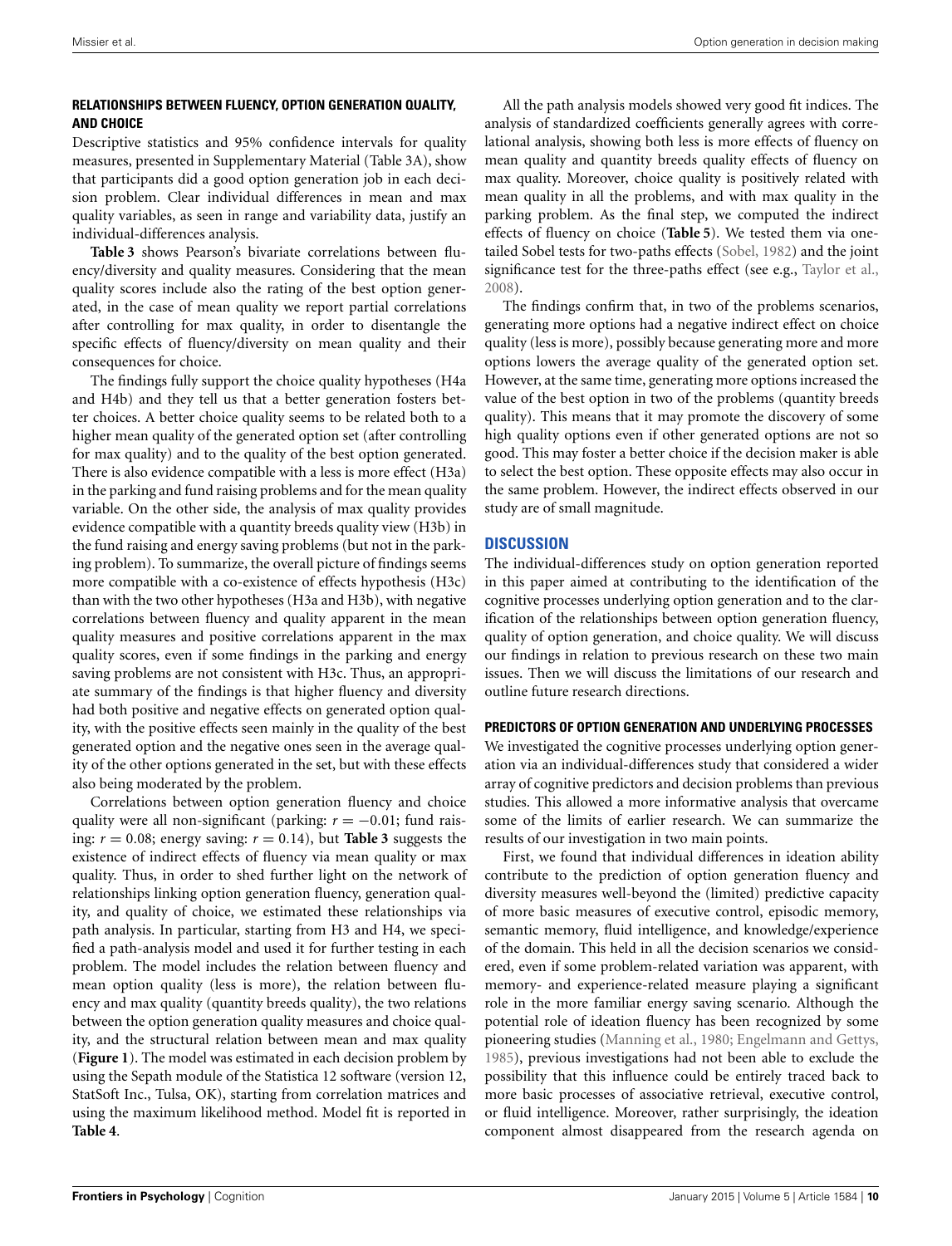

<span id="page-10-0"></span>option generation after these pioneering studies. Thus, our results represent a step forward in the decision-making literature on option generation.

Second, our findings showed that the ability to generate more options and more varied options in response to poorly-structured problems appears to be a clearly distinct aspect of decisionmaking competence from the ability to apply given choice rules

to well-structured multi-attribute decision problems (see also [Goel](#page-14-1), [2010](#page-14-1); [Kaiser et al., 2013\)](#page-14-12). Although option generation is usually considered as a distinct facet of decision-making competence by some theories (e.g., [Finucane and Lees, 2005—](#page-13-0)and a similar argument has been posited in ill-structured problem solving, see [Goel, 2010\)](#page-14-1), no previous behavioral investigations have been able to provide clear empirical evidence supporting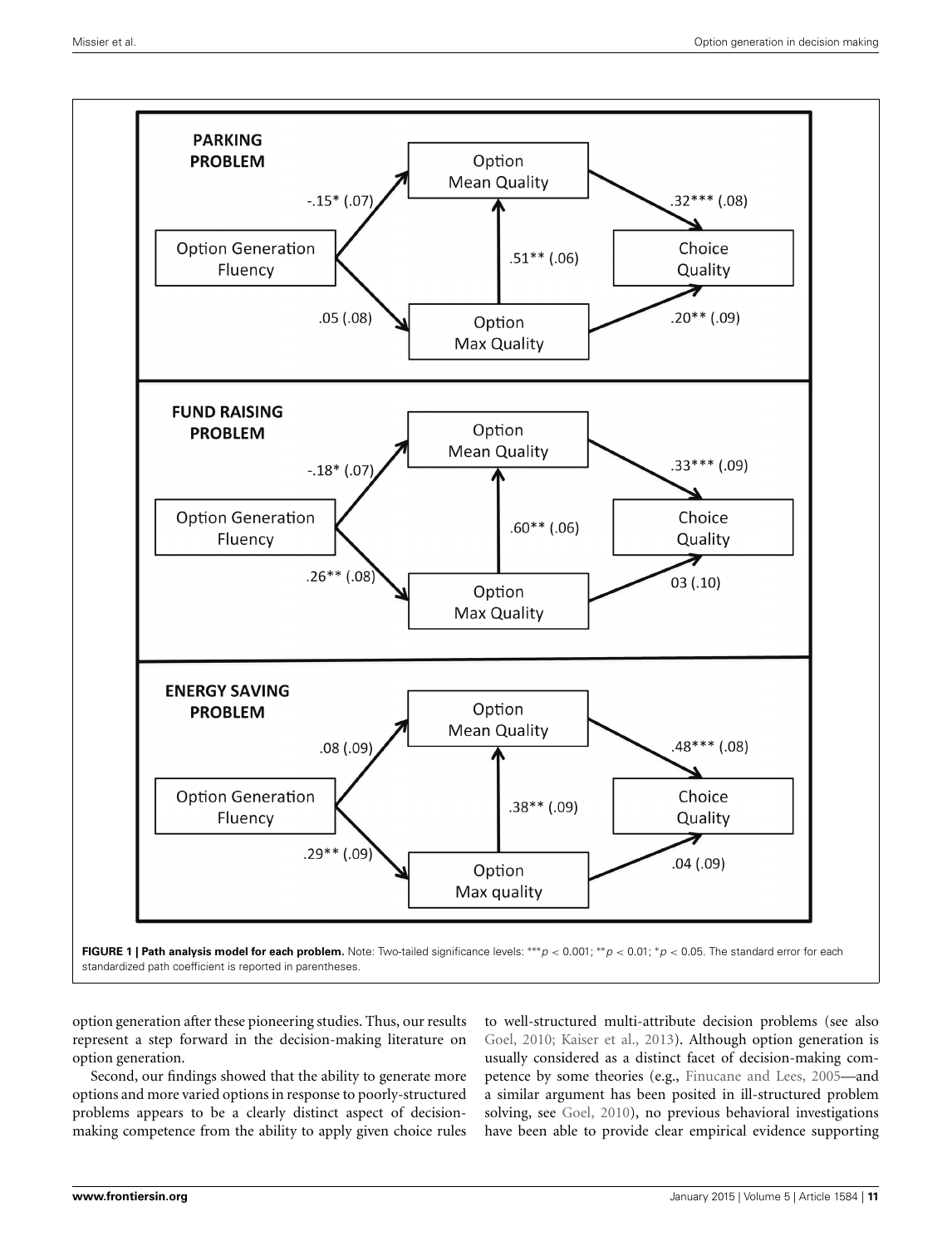#### <span id="page-11-0"></span>**Table 4 | Fit for the path analysis model in the three decision problems.**

| <b>Model fit indices</b> | <b>Parking</b><br>problem | <b>Fund raising</b><br>problem | <b>Energy saving</b><br>problem |  |
|--------------------------|---------------------------|--------------------------------|---------------------------------|--|
| Chi-square, df, p        | 0.123, 1, 0.726           | 1.332, 1, 0.248                | 0.277, 1, 0.599                 |  |
| <b>RMSR</b>              | 0.008                     | 0.027                          | 0.013                           |  |
| CFI                      | 1.000                     | 0.996                          | 1.000                           |  |
| <b>RMSEA</b>             | 0.000                     | 0.048                          | 0.000                           |  |
| APGI                     | 1.000                     | 0.988                          | 1.000                           |  |

<span id="page-11-1"></span>**Table 5 | Indirect effects of fluency on choice quality.**

| Indirect effect                                                                                 | Parking<br>problem | <b>Fund raising</b><br>problem | <b>Energy saving</b><br>problem |  |
|-------------------------------------------------------------------------------------------------|--------------------|--------------------------------|---------------------------------|--|
| Fluency $\rightarrow$ mean quality $\rightarrow$<br>choice quality                              | $-0.05*$           | $-0.06*$                       | 0.04                            |  |
| Fluency $\rightarrow$ max quality $\rightarrow$<br>choice quality                               | 0.01               | 0.01                           | 0.03                            |  |
| Fluency $\rightarrow$ max quality $\rightarrow$<br>mean quality $\rightarrow$ choice<br>quality | 0.01               | $0.05*$                        | $0.05*$                         |  |

*Significance level: \*p* < *0.05.*

these theoretical stances. The provision of such evidence is our second step toward a better understanding of decision-making skills.

The first theoretical implication of our study is that models of option generation based only on cued recall seem unable to explain the pattern of results we obtained and, in particular, to account for the role of ideation fluency in option generation. Thus, these models, if applied to the same kinds of realistic and rather complex scenarios we investigated, need to be extended to include the influence of more complex thinking and search processes that people probably use to generate options. Even if past research provides some hints on these potential processes and strategies (e.g., [Keller and Ho, 1988](#page-14-4); [Ward et al.](#page-15-0), [1999;](#page-15-0) [Smith, 2003](#page-14-20); [Goel](#page-14-1), [2010](#page-14-1)), their nature is far from being elucidated, and future work should shed more light on them, for instance by using process tracing methods like concurrent verbal protocols [\(Goel et al.](#page-14-44), [2013](#page-14-44)), smart experimental paradigms derived from the logic of the process dissociation approach [\(Jacoby, 1991\)](#page-14-45), and scaling up existing neuroimaging paradigms to more complex and realistic decision-making scenarios. This will require new theoretical efforts and empirical studies, and it may open a new promising stream of research. In particular, future research should shed light on the possible interactions between retrieval and ideation processes, explaining how retrieval supports ideation and showing what kinds of ideation strategies are used in different problems and circumstances. Even if there are reasons and evidence to believe that memory and control process may support idea generation (e.g., [Gilhooly et al., 2007](#page-14-29)), our study shows that ideation process in the context of option generation cannot be traced back entirely to these relatively more basic cognitive processes. A more detailed analysis of thinking and

search processes is thus needed to understand what are the relations linking more basic retrieval and control processes, thinking and search strategies involved in ideation, and option generation outcomes.

Another interesting implication of our study is that the degree of reliance on associative retrieval or memory recall may depend on the problem or problem domain. A similar observation seems to hold for experience and knowledge of the domain. It is likely that associative processes capitalizing on previous knowledge and experience suffice to provide good options in familiar problems (e.g., deciding where to have lunch today in your campus), while a much greater role is played by the ideation thought process when finding out solutions in non-routinary contexts (e.g., identifying a valid solution for the non-profit fund raising problem), but perhaps also in more familiar ones when novelty is a requirement (e.g., devising an intriguing title for your next paper). Therefore, another goal of future research may consist in assessing systematically how variation in the type of problem, in relation with domain knowledge and experience, affects the degree to which option generation depends on control and retrieval processes vs. ideation processes (see also [Kaiser et al.](#page-14-12), [2013](#page-14-12)).

A final theoretical aspect is that option generation in less familiar contexts seems to recruit different processes than choice by description, or choice by experience, where the options are wellspecified. Our findings provide a well-fitting behavioral complement to the proposal of a functional and, possibly, neural dissociation between processes underlying preliminary option generation in ill-structured complex decision making and processes involved in more structured decision-making processes. In this regard, option generation can be considered as a different facet of decision-making competence, requiring ideation skills and thought abilities not required in well-structured decision tasks. This suggests the possibility that other aspects of decision structuring, for instance attribute identification or generation, may require similar skills and, more in general, it motivates efforts aiming at a better theoretical and empirical characterization of decision structuring skills. It also supports the idea that decision-making competence should be better viewed as a multifold construct, composed of partially distinct abilities that rely differentially on diverse cognitive and non-cognitive abilities [\(Finucane and Lees](#page-13-0)[,](#page-13-10) [2005](#page-13-0)[;](#page-13-10) [Strough et al.](#page-14-46)[,](#page-13-10) [2011](#page-14-46)[,](#page-13-10) [2015;](#page-14-47) Del Missier et al., [2013,](#page-13-10) [2015](#page-13-24)).

On the applied side, our findings suggest the need to design and validate measures and instruments that can be used to assess individual differences in option generation, building on our current work, previous work (e.g., [Gettys et al., 1987](#page-14-2)), and neuropsychological research (e.g., [Channon and Crawford, 1999](#page-13-4), [2010](#page-13-25); [Channon](#page-13-26), [2004;](#page-13-26) [Goel et al.](#page-14-44), [2013\)](#page-14-44). These instruments can be added to the existing repertoire of decision-making competence [measures](#page-13-8) [\(Parker and Fischhoff](#page-14-3)[,](#page-13-8) [2005](#page-14-3)[;](#page-13-8) Bruine de Bruin et al., [2007;](#page-13-8) [Finucane and Gullion](#page-13-16), [2010](#page-13-16)) and they will allow the assessment of a broader range of decision-making skills. Existing batteries may be currently missing a central component of decision-making competence, which may be related to important aspects of real-world performance, especially in less familiar contexts or when solution diversity and novelty are important.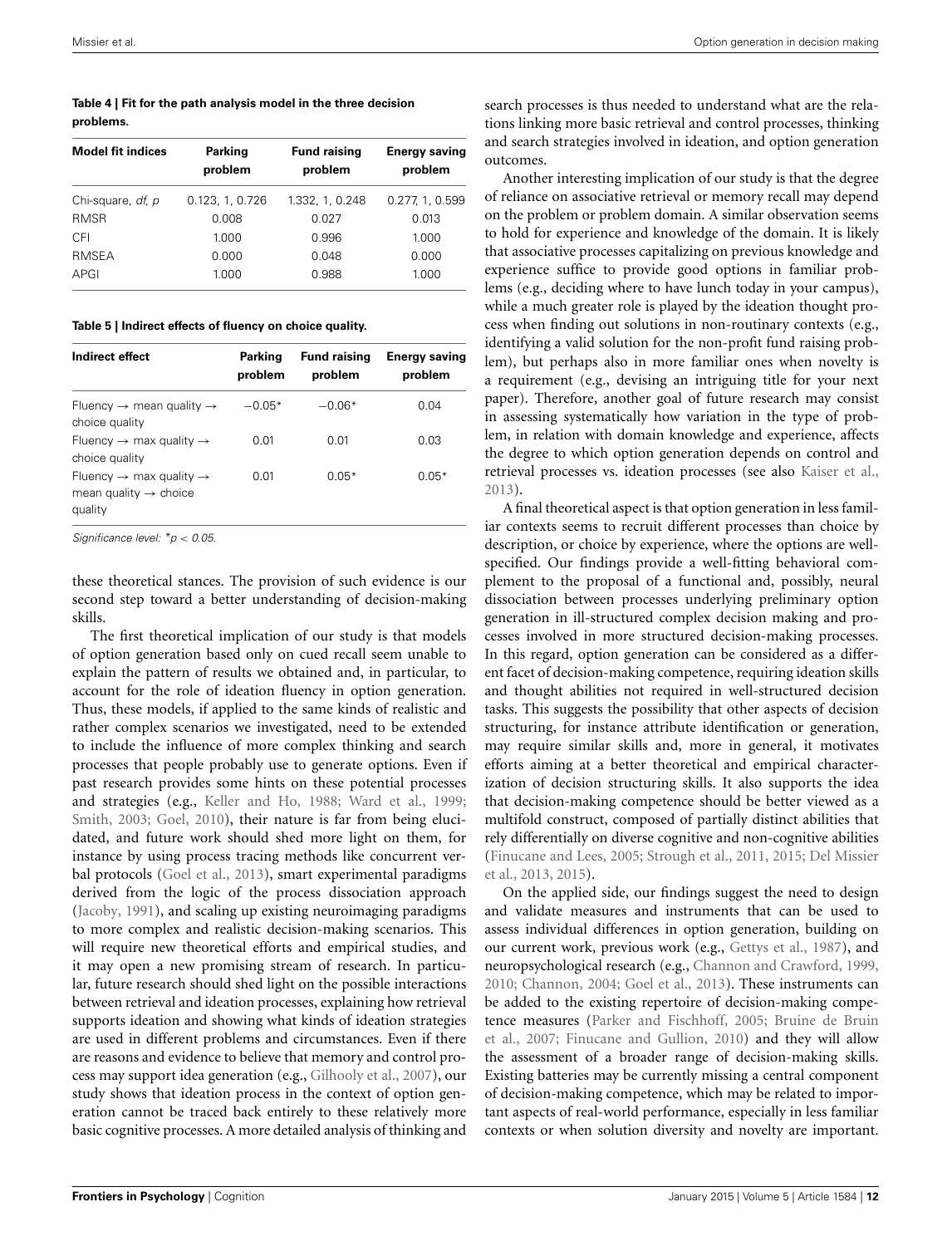Moreover, considering the individual's limitations in option generation in the more complex and less familiar situations<sup>8</sup>, especially if variety is also sought, researchers should devise smart ways to help the decision makers in these contexts. These helps may build, for instance, on the power of nominal group generation (e.g., [Gettys et al.](#page-14-2), [1987](#page-14-2); [Nijstad, 2009](#page-14-23)) or on recommendation technologies that capitalize on huge bases of data about the users and the options in the domain (e.g., [Burke et al.,](#page-13-27) [2011](#page-13-27)).

## **RELATIONSHIPS BETWEEN FLUENCY, OPTION GENERATION QUALITY, AND CHOICE**

The analysis of the relationships between option generation fluency and the quality of generated options highlighted both less is more effects and quantity breeds quality effects, generally related to different aspects of performance (mean quality and max quality of generated options, respectively). In this case, however, the results were not completely consistent across problems. We also observed that both the mean quality and the max quality of options in the generated set can affect choice quality, and that option generation fluency has indirect effects on choice quality.

For what concerns less-is-more effects, it is interesting to observe that we found negative relationships between option generation fluency and mean quality of generated options even in much less time-constrained problems than the ones in which these effects were originally found (e.g., [Johnson and Raab, 2003](#page-14-14)). This shows that less-is-more effects can be observed even in the absence of strict time constraints, and our analyses confirmed that they may have consequences for choice. However, as already remembered, the effect was modulated by the problem. Thus, future studies should investigate its generality. A possibility, suggested by our findings, is that participants may be less affected by the effect in the more familiar and known domains, in that experienced individuals may generate a set of options that are all generally good and thus their mean quality may not be so strongly affected by moderate variations in fluency.

At the same time, we also observed quantity-breeds-quality effects in our study. These effects are generally not an object of investigation in the option generation research, although they are usually found in idea generation studies [\(Diehl and Stroebe,](#page-13-15) [1987](#page-13-15); [Rietzschel et al., 2007](#page-14-22)). Interestingly, the quantity-breedsquality effects were observed mainly in relation to the max quality measure, which suggests the intriguing possibility that less-ismore and quantity-breeds-quality effects may coexist. This could

contribute to reconcile diverging views in the literature on generation (e.g., [Johnson and Raab](#page-14-14), [2003](#page-14-14) vs. [Gettys et al., 1987;](#page-14-2) [Diehl and Stroebe](#page-13-15), [1987](#page-13-15)), suggesting that apparently opposite effects may apply to different facets of performance and, more generally, unveiling a further relation between studies on option generation and research on idea generation. However, as we have observed, these effects show variation across problems, and thus their influence on choice quality may depend on the problem at hand. This further motivates a more systematic investigation of the influence of problem features and decision-maker's knowledge.

#### **LIMITATIONS AND FUTURE RESEARCH DIRECTIONS**

We would like to point out some limitations of the current study that may suggest new directions for future research. First, our sample was mainly composed of young and educated undergraduates, and this may have limited the range of individual differences we observed. Even if the results clearly show that individual differences are sizable in our sample, carrying out further studies on a more heterogeneous and varied sample of the population will probably show even stronger effects and it will allow an assessment of the external validity of our findings. As a related topic, the present investigation could be expanded to cover the adult life span, thus shedding more light on age-related changes in option generation (e.g., [Del Missier and Terpini,](#page-13-14) [2009](#page-13-14)).

A second limitation is related to the set of predictors we employed. Even if we included a larger and more varied set of predictors than previous studies, the list is non-exhaustive and other abilities and personal characteristics potentially relevant for option generation may be included in future investigations (such as comprehension skills, different measures of ideation skills, need for cognition and closure, openness to experience). Moreover, future studies may consider additional memory measures, like the ability to inhibit or forget memories and thoughts (e.g., [Storm and Patel, 2014](#page-14-21)), or free recall tasks that may be better able to capture individual differences in self-structured retrieval processes, and even multiple measures for each construct within a latent variable approach [\(Miyake et al., 2000;](#page-14-34) [Del Missier et al.,](#page-13-11) [2012](#page-13-11), [2013](#page-13-10)).

Other limitations are related to the methods employed. Even if our findings are in line with previous research on similar problems [\(Manning et al., 1980;](#page-14-8) [Gettys et al., 1987\)](#page-14-2), and we followed established methods for this type of study, varying some aspects of data collection and scoring may be useful to evaluate the robustness of our findings. For instance, it may be worth extending the time available for generation (although time was already rather long when compared to some of the previous studies; see e.g., [Johnson and Raab](#page-14-14), [2003](#page-14-14); [Kaiser et al., 2013\)](#page-14-12). Additionally, it can be useful to collect also expert ratings of the quality of the generated options. Although the reliability of our trained raters was good and [Gettys et al.](#page-14-2) [\(1987](#page-14-2)) found nearly identical estimates of option utility when employing expert and non-expert ratings in a parking problem, using also experts ratings would strengthen our findings.

Another potential methodological issue may concern the findings on the mean quality of generated options when the influence

<sup>8</sup>In [our](#page-14-10) [study,](#page-14-10) [as](#page-14-10) [well](#page-14-10) [as](#page-14-10) [in](#page-14-10) [previous](#page-14-10) [ones](#page-14-10) [\(see](#page-14-10) [e.g.,](#page-14-10) [Gettys et al., 1987](#page-14-2); Klein et al., [1995\)](#page-14-10), the "average individual" showed a rather partial generation performance if the whole option space is considered, both in terms of the number of options and of the number of categories accessed. As in previous studies, lower bound estimates of option spaces obtained from pooling responses of the (nominal) group of individual participants (see e.g., [Gettys et al.](#page-14-2), [1987\)](#page-14-2) indicated a much larger set of possibilities than the options generated by individual participants (parking  $= 122$ ; fund raising  $= 75$ ; energy saving  $= 121$ ). For what concerns diversity, participants missed from 25% to more than 50% of the response categories, depending on the problem (see Supplementary Material Table 1A).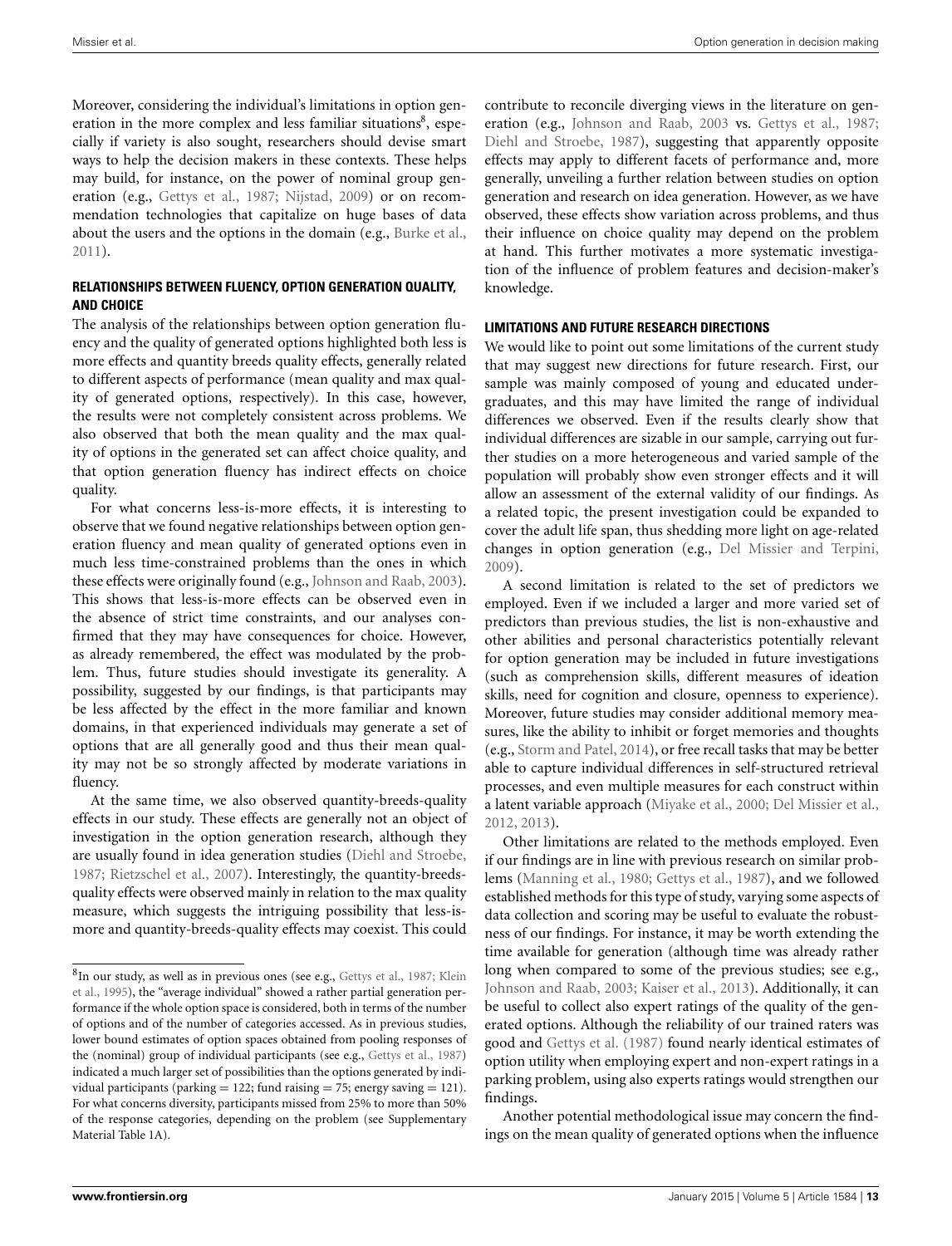of the max quality is statistically controlled for. In this case, after the effect of the best option has been partialed out, this effect relates to the mean quality of the other options in the set. Although, in our opinion, this control is needed for a test of the less-is-more vs. quantity breeds quality effects, it is worth

pointing out that, without this control, no significant correlations between fluency/diversity and mean quality would have been observed (see **[Table 3](#page-8-2)**). Thus, this approach may have boosted the less-is-more effects.

Another future direction, theoretically interesting, may involve a systematic manipulation of the familiarity, the complexity, and the degree of structuring of the decision problems presented. This may also include the degree of explicit specification of the goal to be attained (e.g., collecting funds vs. finding solutions to deal with the funding cut in our initial fundraising example). Perhaps a more generic specification of the goal may leave even more room for active structuring and ideation processes. It can be also worth exploring option generation scenarios in which novelty or originality of solutions are important (i.e., marketing, art and literature, scientific research). A deeper analysis of the impact of experience and knowledge of the domain on the option generation process may also be a direction to follow, as we have previously pointed out. A systematic manipulation of structural aspects of the problems will also allow moving from individual differences methods, which limit the possibility of making causal inferences, to experimental studies. In this regard, we consider the present research and its findings as a first significant step in a direction that may be followed both with individual-difference and with experimental methods, complemented with behavioral and neural process-tracing techniques.

#### **ACKNOWLEDGMENTS**

This research was supported by a University of Trieste grant (Option generation in decision making: Cognitive and social aspects, Principal Investigator: Fabio Del Missier), and partly supported by a Wenner Gren grant (Decision-Making Abilities Across the Adult Life Span: A Psychological, Genetic, and Neuroscientific Investigation, Principal Investigator: Fabio Del Missier) and a Riksbankens Jubileumsfond grant (Aging and Decision-Making Competence, Principal Investigator: Timo Mäntylä). The authors warmly thank Andrew M. Parker, Markus Raab, and Stefan Kaiser for their insightful comments on the paper.

#### **SUPPLEMENTARY MATERIAL**

The Supplementary Material for this article can be found online at: http://www.frontiersin.[org/journal/10](http://www.frontiersin.org/journal/10.3389/fpsyg.2014.01584/abstract).3389/fpsyg.2014. [01584/abstract](http://www.frontiersin.org/journal/10.3389/fpsyg.2014.01584/abstract)

#### **REFERENCES**

- <span id="page-13-18"></span>Abrahamse, W., Steg, L., Vlek, C., and Rothengatter, T. (2005). A review of intervention studies aimed at household energy conservation. *J. Environ. Psychol.* 25, 273–291. doi: 10.1016/j.jenvp.2005.08.002
- <span id="page-13-5"></span>Adelman, L., Gualtieri, J., and Stanford, S. (1995). Examining the effect of causal focus on the option generation process: an experiment using protocol analysis. *Organ. Behav. Hum. Decis. Process.* 61, 54–66. doi: 10.1006/obhd. 1995.1005
- <span id="page-13-20"></span>Baas, M., De Dreu, C. K. W., and Nijstad, B. A. (2011). When prevention promotes creativity: the role of mood, regulatory focus, and regulatory closure. *J. Pers. Soc. Psychol.* 100, 794–809. doi: 10.1037/a0022981
- <span id="page-13-8"></span>Bruine de Bruin, W., Parker, A. M., and Fischhoff, B. (2007). Individual differences in adult decision-making competence. *J. Pers. Soc. Psychol.* 92, 938–956. doi: 10.1037/0022-3514.92.5.938
- <span id="page-13-9"></span>Bruine de Bruin, W., Parker, A. M., and Fischhoff, B. (2012). Explaining adult age differences in decision-making competence. *J. Behav. Decis. Mak.* 25, 352–360. doi: 10.1002/bdm.712
- <span id="page-13-27"></span>Burke, R., Felfernig, A., and Göker, M. H. (2011). Recommender systems: an overview. *AI Mag.* 32, 13–18. doi: 10.1609/aimag.v32i3.2361
- <span id="page-13-26"></span>Channon, S. (2004). Frontal lobe dysfunction and everyday problem-solving: Social and non-social contributions. *Acta Psychol.* 115, 235–254. doi: 10.1016/j.actpsy.2003.12.008
- <span id="page-13-4"></span>Channon, S., and Crawford, S. (1999). Problem-solving in real-life-type situations: the effects of anterior and posterior lesions on performance. *Neuropsychologia* 37, 757–770. doi: 10.1016/S0028-3932(98)00138-9
- <span id="page-13-25"></span>Channon, S., and Crawford, S. (2010). Mentalising and social problemsolving after brain injury*. Neuropsychol. Rehabil.* 20, 739–759. doi: 10.1080/09602011003794583
- <span id="page-13-19"></span>Coop. (2008). *Manuale Informativo sul Risparmio Energetico in Famiglia*. Available online at: [www.risparmialeenergie.e-coop.it.](http://www.risparmialeenergie.e-coop.it)
- <span id="page-13-13"></span>Del Missier, F., Ferrante, D., and Costantini, E. (2007). Focusing effects in predecisional information acquisition. *Acta Psychol.* 125, 155–174. doi: 10.1016/j.actpsy.2006.07.005
- <span id="page-13-21"></span>Del Missier, F., Mäntylä, T., and Bruine de Bruin, W. (2010). Executive functions in decision making: an individual differences approach. *Think. Reason.* 16, 69–97. doi: 10.1080/13546781003630117
- <span id="page-13-11"></span>Del Missier, F., Mäntylä, T., and Bruine de Bruin, W. (2012). Decision-making competence, executive functioning, and general cognitive abilities. *J. Behav. Decis. Mak.* 25, 331–351. doi: 10.1002/bdm.731
- <span id="page-13-10"></span>Del Missier, F., Mäntylä, T., Hansson, P., Bruine de Bruin, W., Parker, A., and Nilsson, L.-G. (2013). The multifold relationship between memory and decision making: an individual-differences study. *J. Exp. Psychol. Learn. Mem. Cogn.* 39, 1344–1364. doi: 10.1037/a0032379
- <span id="page-13-24"></span>Del Missier, F., Mäntylä, T., and Nilsson, L. G. (2015). "Aging, memory, and decision making," in *Aging and Decision-Making: Empirical and Applied Perspectives*, eds T. M. Hess, C. E. Loeckenhoff, and J.-N. Strough (New York, NY: Elsevier Academic Press).
- <span id="page-13-14"></span>Del Missier, F., and Terpini, C. (2009). Part-set cuing in option generation. *Mem. Cogn.* 37, 265–276. doi: 10.3758/MC.37.3.265
- <span id="page-13-15"></span>Diehl, M., and Stroebe, W. (1987). Productivity loss in brainstorming groups: toward the solution of a riddle. *J. Pers. Soc. Psychol.* 53, 497–509. doi: 10.1037/0022-3514.53.3.497
- <span id="page-13-7"></span>Dougherty, M. R. P., Gettys, C. F., and Ogden, E. E. (1999). MINERVA-DM: a memory processes model for judgments of likelihood. *Psychol. Rev.* 106, 180–209. doi: 10.1037/0033-295X.106.1.180
- <span id="page-13-3"></span>Engelmann, P. D., and Gettys, C. F. (1985). Divergent thinking in act generation. *Acta Psychol.* 60, 39–56. doi: 10.1016/0001-6918(85)90012-5
- <span id="page-13-16"></span>Finucane, M. L., and Gullion, C. M. (2010). Developing a tool for measuring the decision-making competence of older adults. *Psychol. Aging* 25, 271–288. doi: 10.1037/a0019106
- <span id="page-13-0"></span>Finucane, M. L., and Lees, N. B. (2005). "Decision-making competence of older adults: models and methods," in *Workshop on Decision Making Needs of Older Adults, the National Academies* (Washington, DC).
- <span id="page-13-12"></span>Fischhoff, B., Slovic, P., and Lichtenstein, S. (1978). Fault trees: sensitivity of estimated failure probabilities to problem representation. *J. Exp. Psychol. Hum. Percept. Perform.* 4, 330–344. doi: 10.1037/0096-1523.4.2.330
- <span id="page-13-23"></span>Frederick, S. (2005). Cognitive reflection and decision making. *J. Econ. Perspect.* 19, 24–42. doi: 10.1257/089533005775196732
- <span id="page-13-22"></span>Friedman, N. P., Miyake, A., Corley, R. P., Young, S. E., DeFries, J. C., and Hewitt, J. K. (2006). Not all executive functions are related to intelligence. *Psychol. Sci.* 17, 172–179. doi: 10.1111/j.1467-9280.2006.01681.x
- <span id="page-13-2"></span>Frisch, D., and Clemen, R. T. (1994). Beyond expected utility: rethinking behavioral decision research. *Psychol. Bull.* 116, 46–54. doi: 10.1037/0033-2909.116.1.46
- <span id="page-13-1"></span>Galotti, K. M. (2007). Decision structuring in important real-life choices. *Psychol. Sci.* 18, 320–325. doi: 10.1111/j.1467-9280.2007.01898.x
- <span id="page-13-17"></span>Gardner, G. T., and Stern, P. C. (2002). *Environmental Problems and Human Behavior*. Boston, MA: Pearson.
- <span id="page-13-6"></span>Gettys, C. F., and Fisher, S. D. (1979). Hypothesis plausibility and hypothesis generation. *Organ. Behav. Hum. Perform.* 24, 93–110. doi: 10.1016/0030- 5073(79)90018-7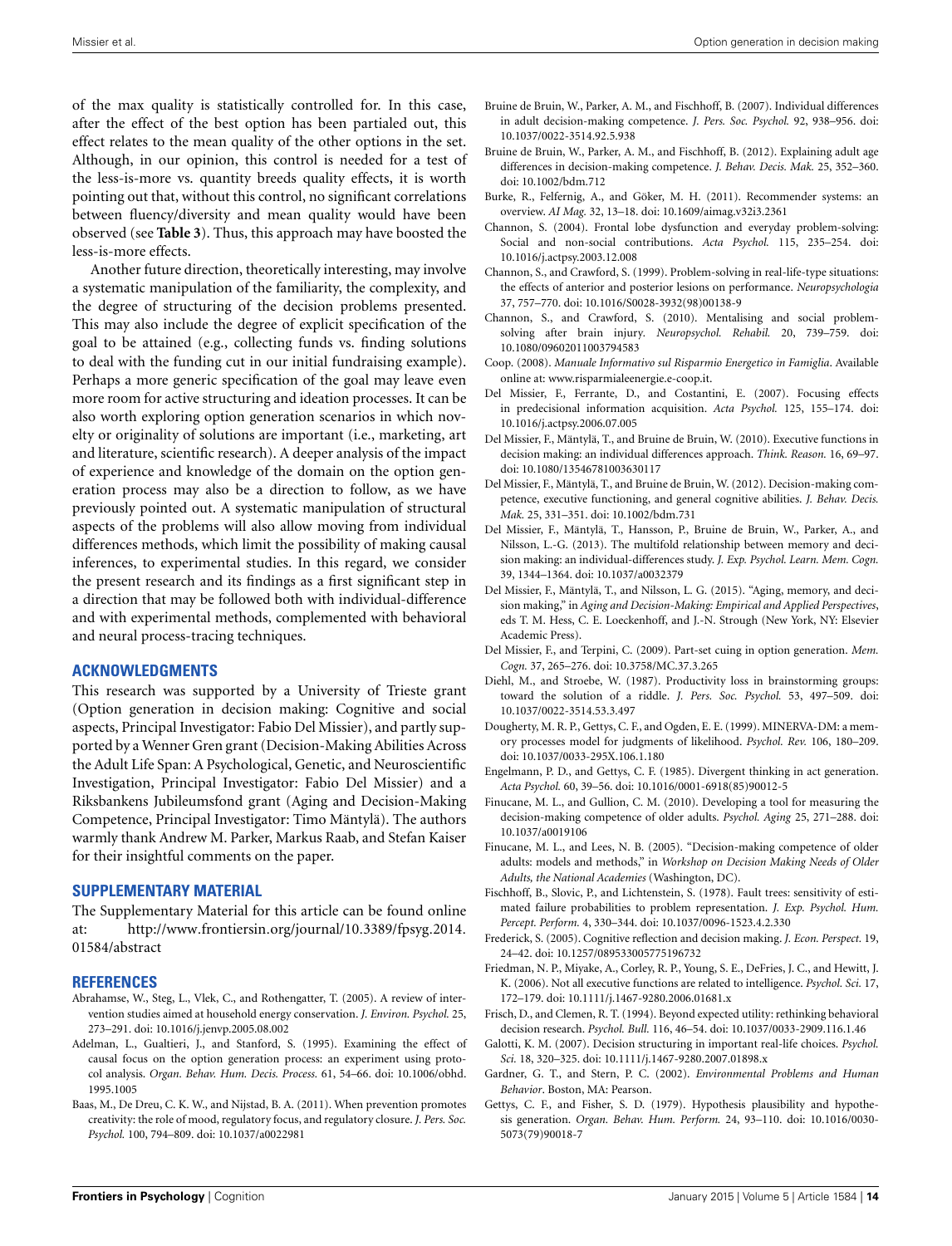- <span id="page-14-2"></span>Gettys, C. F., Pliske, R. M., Manning, C., and Casey, J. T. (1987). An evaluation of human act generation performance. *Organ. Behav. Hum. Decis. Process.* 39, 23–51. doi: 10.1016/0749-5978(87)90044-6
- <span id="page-14-29"></span>Gilhooly, K. J., Fioratou, E., Anthony, S. H., and Wynn, V. (2007). Divergent thinking: strategies and executive involvement in generating novel uses for familiar objects. *Br. J. Psychol.* 98, 611–625. doi: 10.1111/j.2044-8295.2007. tb00467.x
- <span id="page-14-1"></span>Goel, V. (2010). Neural basis of thinking: laboratory problems versus real-world problems. *Wiley Interdiscipl. Rev. Cogn. Sci.* 1, 613–621. doi: 10.1002/wcs.71
- <span id="page-14-44"></span>Goel, V., Vartanian, O., Bartolo, A., Hakim, L., Ferraro, A. M., Isella, V., et al. (2013). Lesions to right prefrontal cortex impair real-world planning through premature commitments. *Neuropsychologia* 51, 713–724. doi: 10.1016/j.neuropsychologia.2012.11.029
- <span id="page-14-28"></span>Guilford, J. P., Christensen, P. R., Merrifield, P. R., and Wilson, R. C. (1978). *Alternate Uses: Manual of Instructions and Interpretations*. Orange, CA: Sheridan Psychological Services.
- <span id="page-14-7"></span>Hammond, J. S., Keeney, R. L., and Raiffa, H. (2002). *Smart Choices: A Practical Guide to Making Better Life Decisions*. New York, NY: Broadway Books.
- <span id="page-14-27"></span>Harbison, J. I., Dougherty, M. R., Davelaar, E. J., and Fayyad, B. (2009). On the lawfulness of the decision to terminate memory search. *Cognition* 111, 397–402. doi: 10.1016/j.cognition.2009.03.002
- <span id="page-14-45"></span>Jacoby, L. L. (1991). A process dissociation framework: separating automatic from intentional uses of memory. *J. Mem. Lang.* 30, 513–541. doi: 10.1016/0749- 596X(91)90025-F
- <span id="page-14-37"></span>Jersild, A. T. (1927). Mental set and shift. *Arch. Psychol.* 14:89.
- <span id="page-14-14"></span>Johnson, J. G., and Raab, M. (2003). Take the first: option-generation and resulting choices. *Organ. Behav. Hum. Decis. Process.* 91, 215–229. doi: 10.1016/S0749- 5978(03)00027-X
- <span id="page-14-41"></span>Kahneman, D., and Frederick, S. (2007). Frames and brains: elicitation and control of response tendencies. *Trends Cogn. Sci.* 11, 45–46. doi: 10.1016/j.tics.2006.11.007
- <span id="page-14-12"></span>Kaiser, S., Simon, J. J., Kalis, A., Schweizer, S., Tobler, P. N., and Mojzisch, A. (2013). The cognitive and neural basis of option generation and subsequent choice. *Cogn. Affect. Behav. Neurosci.* 13, 814–829. doi: 10.3758/s13415-013- 0175-5
- <span id="page-14-5"></span>Kalis, A., Kaiser, S., and Mojzisch, A. (2013). Why we should talk about option generation in decision-making research. *Front. Psychol.* 4:555. doi: 10.3389/fpsyg.2013.00555
- <span id="page-14-19"></span>Keeney, R. L. (1994). Creativity in decision making with value-focused thinking. *Sloan Manag. Rev.* 35, 33–41.
- <span id="page-14-6"></span>Keeney, R. L. (1999). *Value-Focused Thinking: A Path to Creative Decision Making*. Cambridge, UK: Harvard University Press.
- <span id="page-14-4"></span>Keller, L. R., and Ho, J. L. (1988). Decision problem structuring: generating options. *IEEE Trans. Syst. Man Cybern.* 18, 715–728. doi: 10.1109/21. 21599
- <span id="page-14-30"></span>Khattak, A., and Polak, J. (1993). Effect of parking information on travelers' knowledge and behavior. *Transportation* 20, 373–393. doi: 10.1007/BF011 00465
- <span id="page-14-18"></span>Klein, G., and Wolf, S. (1998). The role of leverage points in option generation. *IEEE Trans. Syst. Man Cybern. C Appl. Rev.* 28, 157–160. doi: 10.1109/5326.661098
- <span id="page-14-10"></span>Klein, G., Wolf, S., Militello, L., and Zsambok, C. (1995). Characteristics of skilled option generation in chess. *Organ. Behav. Hum. Decis. Process.* 62, 63–69. doi: 10.1006/obhd.1995.1031
- <span id="page-14-8"></span>Manning, C., Gettys, C., Nicewander, A., Fisher, S., and Mehle, T. (1980). Predicting individual differences in generation of hypotheses. *Psychol. Rep.* 47, 1199–1214. doi: 10.2466/pr0.1980.47.3f.1199
- <span id="page-14-32"></span>Marsden, G. (2006). The evidence base for parking policies—a review. *Trans. Policy* 13, 447–457. doi: 10.1016/j.tranpol.2006.05.009
- <span id="page-14-9"></span>Mehle, T. (1982). Hypothesis generation in an automobile malfunction inference task. *Acta Psychol.* 52, 87–106. doi: 10.1016/0001-6918(82) 90028-2
- <span id="page-14-34"></span>Miyake, A., Friedman, N. P., Emerson, M. J., Witzki, A. H., Howerter, A., and Wager, T. D. (2000). The unity and diversity of executive functions and their contributions to complex "frontal lobe" tasks: a latent variable analysis. *Cogn. Psychol.* 41, 49–100. doi: 10.1006/cogp.1999.0734
- <span id="page-14-33"></span>Morris, N., and Jones, D. M. (1990). Memory updating in working memory: the role of the central executive. *Br. J. Psychol.* 81, 111–121. doi: 10.1111/j.2044- 8295.1990.tb02349.x

<span id="page-14-23"></span>Nijstad, B. A. (2009). *Group Performance*. Hove: Psychology Press.

- <span id="page-14-17"></span>Nijstad, B. A., and Stroebe, W. (2006). How the group affects the mind: a cognitive model of idea generation in groups. *Pers. Soc. Psychol. Rev.* 10, 186–213. doi: 10.1207/s15327957pspr1003\_1
- <span id="page-14-16"></span>Nijstad, B. A., Stroebe, W., and Lodewijkx, H. F. M. (2002). Cognitive stimulation and interference in groups: exposure effects in an idea generation task. *J. Exp. Soc. Psychol.* 38, 535–544. doi: 10.1016/S0022-1031(02)00500-0
- <span id="page-14-3"></span>Parker, A. M., and Fischhoff, B. (2005). Decision-making competence: external validation through an individual-differences approach. *J. Behav. Decis. Mak.* 18, 1–27. doi: 10.1002/bdm.481
- <span id="page-14-26"></span>Parnes, S. J., and Meadow, A. (1959). Effects of "brainstorming" instructions on creative problem solving by trained and untrained subjects. *J. Educ. Psychol.* 50, 171–176. doi: 10.1037/h0047223
- <span id="page-14-25"></span>Peynircioğlu, Z. F. (1987). On the generality of the part-set cuing effect: evidence from nonmemory tasks. *J. Exp. Psychol. Learn. Mem. Cogn*. 13, 437–442. doi: 10.1037/0278-7393.13.3.437
- <span id="page-14-13"></span>Ratneshwar, S., and Shocker, A. D. (1991). Substitution in use and the role of usage context in product category structures. *J. Mark. Res.* 28, 281–295. doi: 10.2307/3172864
- <span id="page-14-40"></span>Raven, J., Court, J. H., and Raven, J. C. (2003). *Manual for Raven's Progressive Matrices and Vocabulary Scales, Section 3*. San Antonio, TX: Harcourt Assessment.
- <span id="page-14-0"></span>Reitman, W. R. (1964). "Heuristic decision procedures, open constraints, and the structure of ill-defined problems," in *Human Judgments and Optimality,* eds M. W. Shelly and G. L. Bryan (New York, NY: John Wiley and Sons), 282–315.
- <span id="page-14-39"></span>Rende, B., Ramsberger, G., and Miyake, A. (2000). Commonalities and differences in the working memory components underlying letter and category fluency tasks: a dual-task investigation. *Neuropsychology* 16, 309–321. doi: 10.1037/0894-4105.16.3.309
- <span id="page-14-22"></span>Rietzschel, E. F., Nijstad, B. A., and Stroebe, W. (2007). Relative accessibility of domain knowledge activation on the quantity and originality of generated ideas. *J. Exp. Soc. Psychol.* 43, 933–946. doi: 10.1016/j.jesp.2006.10.014
- <span id="page-14-24"></span>Russo, J. E., and Kolzow, K. J. (1994). Where is the fault in fault trees? *J. Exp. Psychol. Hum. Percept. Perform.* 20, 17–32. doi: 10.1037/0096-1523.20.1.17
- <span id="page-14-35"></span>Schmiedek, F., Hildebrandt, A., Lövdén, M., Wilhelm, O., and Lindenberger, U. (2009). Complex span versus updating tasks of working memory: the gap is not that deep. *J. Exp. Psychol. Learn. Mem. Cogn*. 35, 1089–1096. doi: 10.1037/a0015730
- <span id="page-14-20"></span>Smith, S. M. (2003). "The constraining effects of initial ideas," in *Creativity: Innovation through Collaboration,* eds P. B. Paulus and B. A. Nijstad (New York; Oxford: Oxford University Press), 15–31
- <span id="page-14-42"></span>Sobel, M. E. (1982). Asymptotic confidence intervals for indirect effects in structural equation models," in *Sociological Methodology,* ed S. Leinhardt (Washington, DC: American Sociological Association), 290–312
- <span id="page-14-38"></span>Spector, A., and Biederman, I. (1976). Mental set and mental shift revisited. *Am. J. Psychol.* 89, 669–679. doi: 10.2307/1421465
- <span id="page-14-31"></span>Steg, L. (2008). Promoting household energy conservation. *Energy Policy* 36, 4449–4453. doi: 10.1016/j.enpol.2008.09.027
- <span id="page-14-21"></span>Storm, B. C., and Patel, T. N. (2014). Forgetting as a consequence and enabler of creative thinking. *J. Exp. Psychol. Learn. Mem. Cogn*. 40, 1594–1609. doi: 10.1037/xlm0000006
- <span id="page-14-36"></span>Stroop, J. R. (1935). Studies of interference in serial verbal reactions. *J. Exp. Psychol.* 18, 643–662. doi: 10.1037/h0054651
- <span id="page-14-46"></span>Strough, J., Karns, T. E., and Schlosnagle, L. (2011). Decision-making heuristics and biases across the life span. *Ann. N.Y. Acad. Sci.* 1235, 57–74. doi: 10.1111/j.1749- 6632.2011.06208.x
- <span id="page-14-47"></span>Strough, J., Parker, A., and Bruine de Bruin, W. (2015). "Understanding life-span developmental changes in decision making competence," in *Aging and Decision Making: Empirical and Applied Perspectives*, eds T. Hess, J. Strough, and C. Loeckenhoff (New York, NY: Elsevier Academic Press).
- <span id="page-14-43"></span>Taylor, A. B., MacKinnon, D. P., and Tein, J. Y. (2008). Tests of the three-path mediated effect. *Organ. Res. Methods* 11, 241–269. doi: 10.1177/10944281073 00344
- <span id="page-14-15"></span>Thomas, R. P., Dougherty, M. R., Sprenger, A. M., and Harbison, J. I. (2008). Diagnostic hypothesis generation and human judgment. *Psychol. Rev.* 115, 155–185. doi: 10.1037/0033-295X.115.1.155
- <span id="page-14-11"></span>Ward, P., Suss, J., Eccles, D. W., Williams, A. M., and Harris, K. R. (2011). Skill-based differences in option generation in a complex task: a verbal